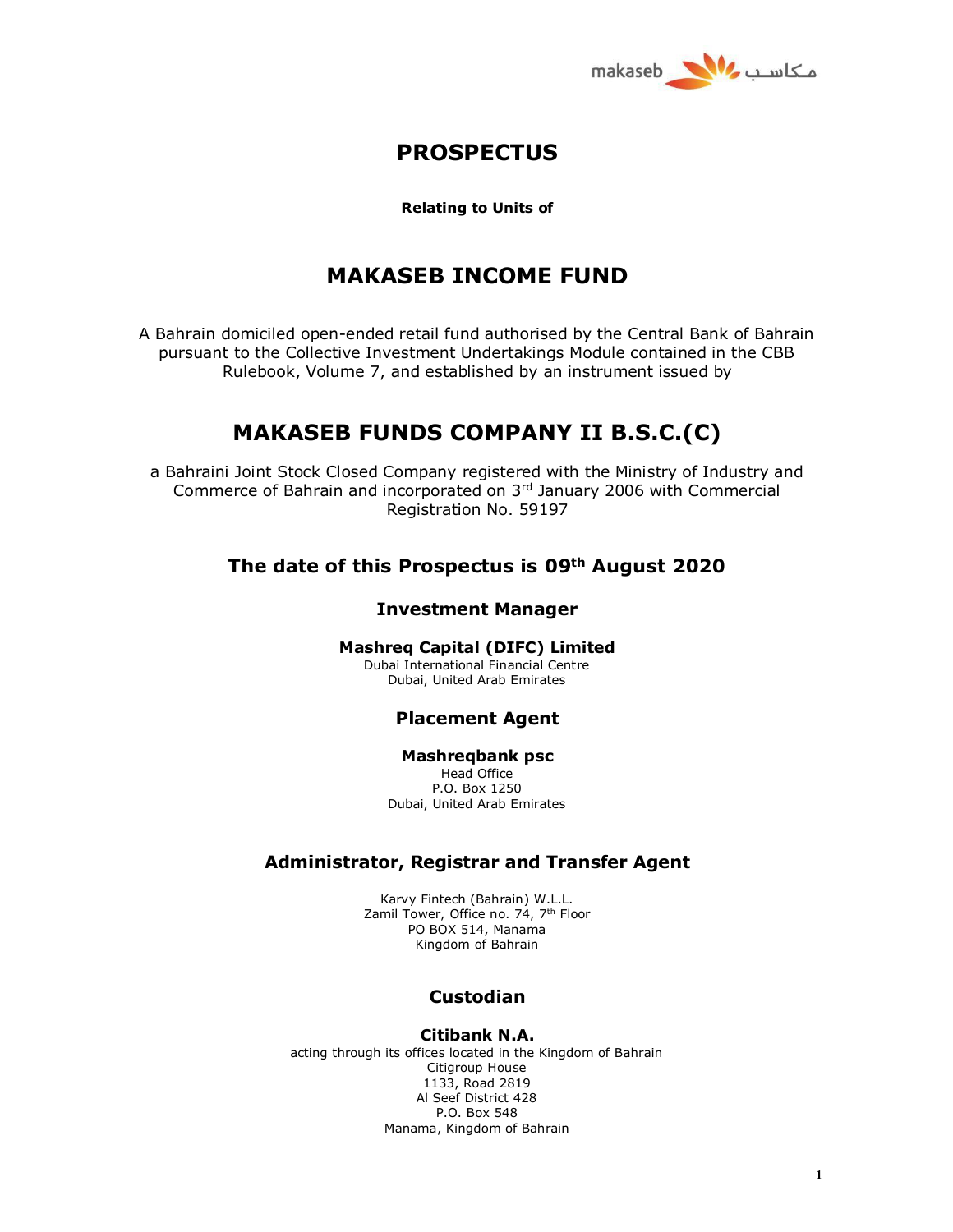

## **MAKASEB INCOME FUND**

This Prospectus was approved by the Central Bank of Bahrain on 29th July 2020.

The Central Bank of Bahrain, the Bahrain Bourse and the Ministry of Industry, Commerce and Tourism of the Kingdom of Bahrain take no responsibility for the accuracy of the statements and information contained in this Prospectus or for the performance of the Makaseb Income Fund (the "**Fund**"), nor shall they have any liability to any person, an investor or otherwise, for any loss or damage resulting from reliance on any statement or information contained herein.

Potential investors are strongly advised to take professional advice in relation to the contents of this Prospectus.

This Prospectus does not constitute an offer or solicitation of Units in any jurisdiction in which such offer or solicitation is not authorised. Accordingly, this Prospectus may not be used for the purpose of, and does not constitute, an offer or solicitation by anyone in any jurisdiction or in any circumstances in which such offer or solicitation is not authorised or to any person to whom it is unlawful to make such offer or solicitation.

Recipients of this Prospectus should inform themselves about and observe any applicable legal requirements.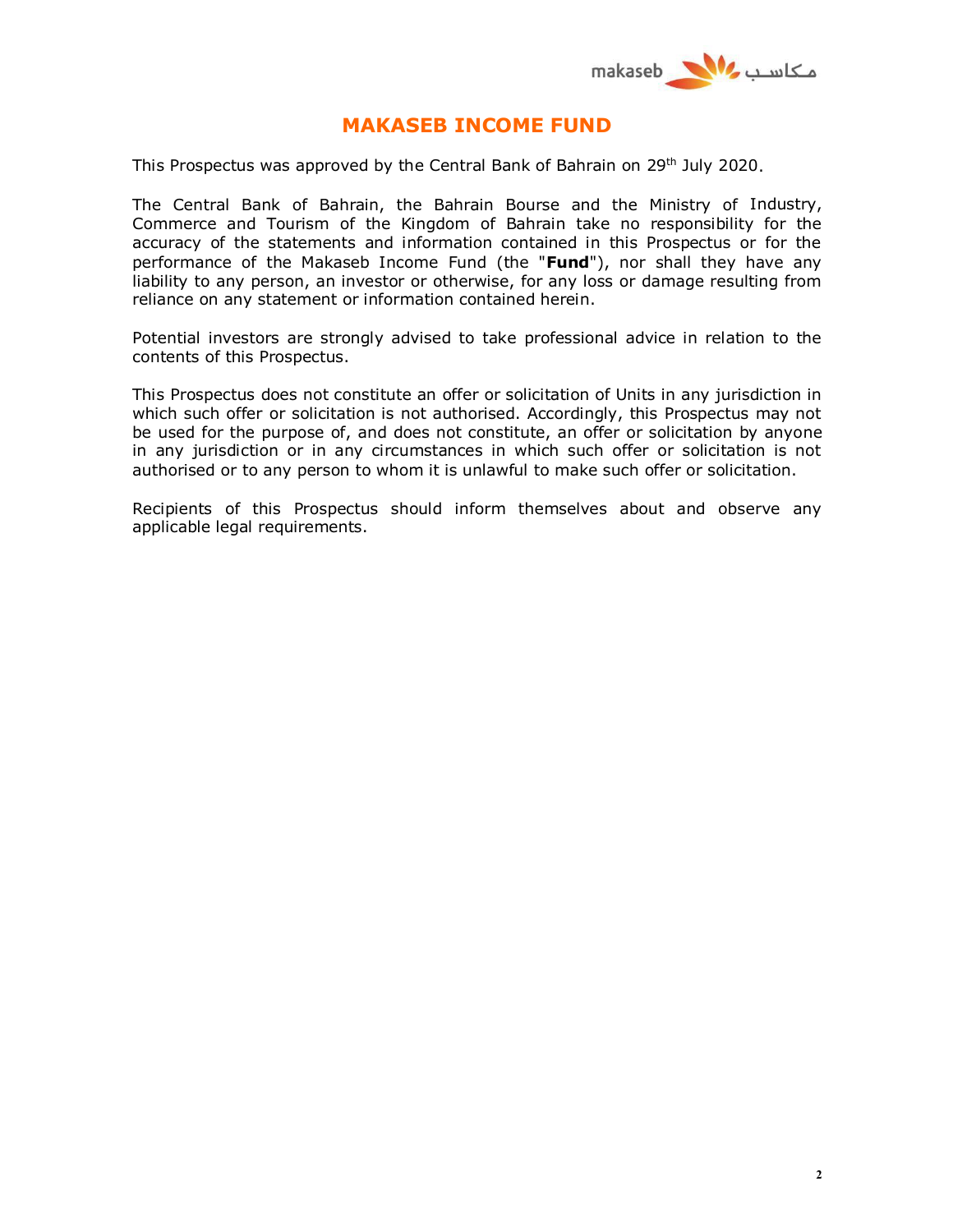

## **NOTICE TO INVESTORS**

**Important – if you are in any doubt about the contents of this Prospectus, you should seek independent professional financial advice. Remember that all investments carry varying levels of risk and that the value of your investment may go down as well as up. Investments in this collective investment undertaking are not considered deposits and are therefore not covered by the Kingdom of Bahrain's deposit protection scheme. The fact that this collective investment undertaking has been authorised, by the Central Bank of Bahrain, does not mean that the Central Bank of Bahrain takes responsibility for the performance of these investments, nor for the correctness of any statements or representations made by the Operator of this collective investment undertaking.**

This Prospectus is the lawful property of Makaseb Funds Company II B.S.C.(c) (the "**Funds Company**") and may not be distributed, reproduced or copied, as a whole or in part, nor may any of its contents be disclosed without the prior written and express permission from the Funds Company or Mashreq Capital (DIFC) Limited (the "**Investment Manager**").

No person has been authorised to give any information or to make any representations other than those contained in this Prospectus. If given or made, such information or representations must not be relied upon as having been authorised by the Funds Company, the Directors or the Investment Manager.

The Units being offered may not be purchased or held by, or purchased or held for the benefit of, any Non-Qualified Person as defined hereinafter at any time. "**Non-Qualified Person**" means any person to whom a transfer to, or holding by such person of, Units would:

- a) Be in breach of any law or requirement of any country or governmental authority in any jurisdiction whether on its own or in conjunction with any other relevant circumstances;
- b) Result in the Funds Company or the Fund incurring any tax liability which the Funds Company or the Fund would not otherwise have incurred or suffered;
- c) Require the Funds Company or the Fund to be registered under any statute, law or regulation, whether as an investment company or trust scheme; or
- d) Cause the Funds Company, the Fund or the Investment Manager to be required to apply for registration or comply with any registration requirements in respect of any of the Units in any jurisdiction other than in Bahrain.

Under Bahrain Law, an application must be made to the Central Bank of Bahrain to obtain its consent to offer to investors in Bahrain participation in a new or in an existing collective investment scheme. Under Volume 7 of the Central Bank of Bahrain Collective Investment Undertakings ("**CIU**") Rules, as amended (the "**CBB CIU Rules**"), the Fund has been classified as a Retail CIU.

The investment in Units is subject to certain risks (including, without limitation, those described in this Prospectus under "Investment Risk Factors"), and investors purchasing the Units are herewith advised to familiarise themselves with such risks.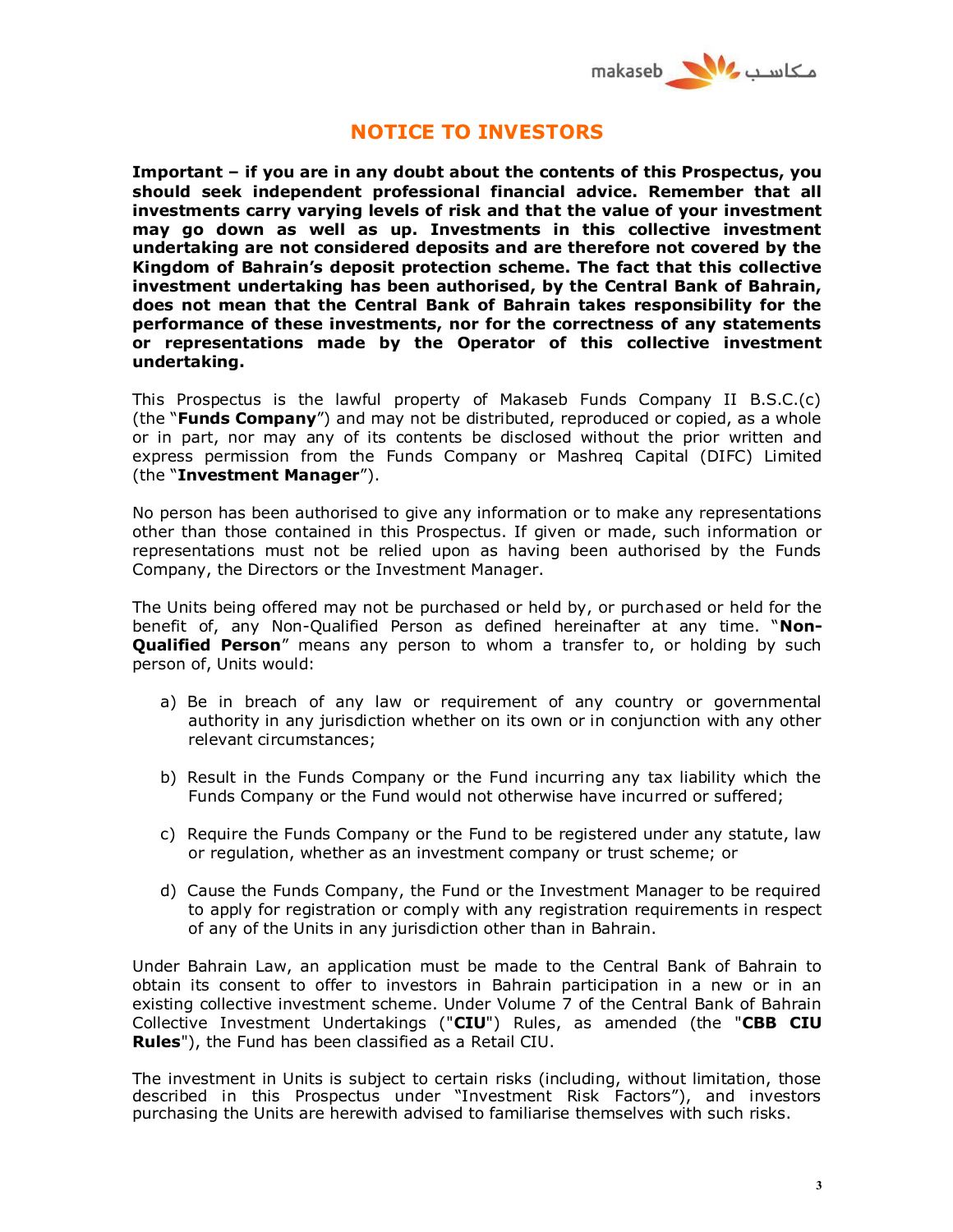

**Investing in the Fund involves risk** and investors should be able to bear the economic risks of their investment in the Fund, including the possibility of the loss of all or part thereof, and should not be dependent upon any returns from such investment for any basic financial needs.

The Fund is an open-ended retail collective investment scheme designed for investors seeking current income primarily through investing in fixed and floating rate income securities.

### **Investors should be aware that the value of Units might decrease as well as increase.**

Investors may acquire Units solely for investment purposes. The Units may not be directly or indirectly sold, transferred, or assigned, by operation of law or otherwise, without the prior written consent of the Funds Company. Any attempt by a Unit Holder to transfer Units will not be recognised by the Funds Company and the ownership of such Units will remain with the relevant original Unit Holder.

The Placement Agent and/or the Funds Company, in their sole discretion, may reject any subscription for Units in whole or in part at any time prior to acceptance thereof, without being liable to assign any reason there for. Furthermore, the Funds Company may at any time and at its discretion compulsorily redeem the Units and distribute to the relevant Unit Holders their respective share of the proceeds thereof.

Applications for Units are subject to acceptance by the Placement Agent.

The Directors and the Operator of the Fund have taken all reasonable care to ensure that the information contained in this Prospectus as at the date of publication, is to the best of their knowledge and belief, in accordance with the facts and does not omit anything material to such information. The Directors and the Operator accept responsibility accordingly.

Investors will be notified at least thirty (30) calendar days before the changes take effect, subject to prior approval of the Central Bank of Bahrain, in the following circumstances:

- 1. Any changes in the investment policy;
- 2. Change in the Operator, Investment Manager, Administrator or the Custodian;
- 3. Fee increases;
- 4. Merger, transfer or termination of the Fund;
- 5. Changes in the Directors; and
- 6. Any major issue that may affect the Unit Holders.

This Prospectus is important and should be read in its entirety. Potential investors are strongly advised to seek professional advice in relation to the contents of this Prospectus.

The contents of this Prospectus should not be construed as investment, legal or tax advice. Each potential investor must seek independent investment, legal and tax advice with respect to the implications of investing in the Units.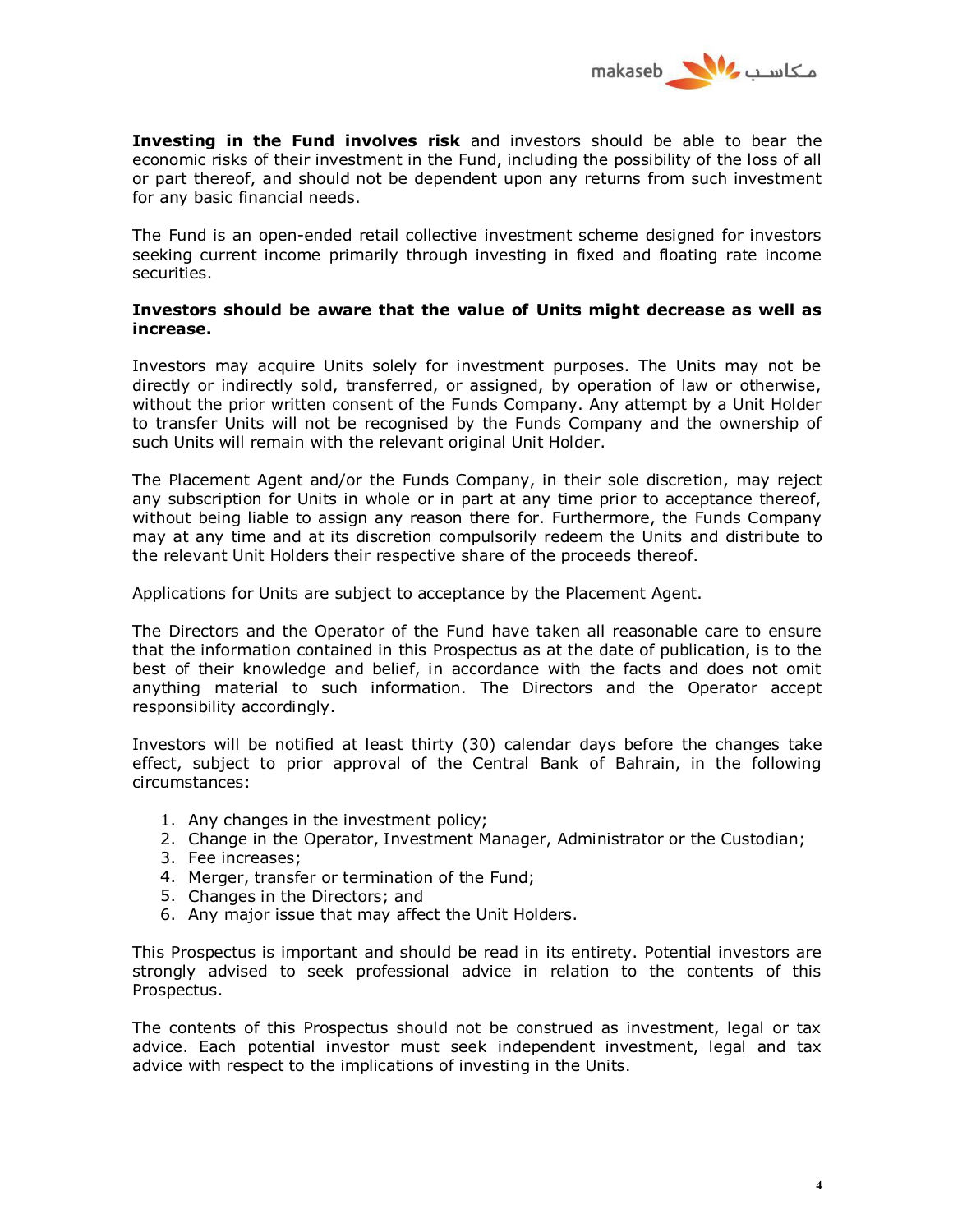

The Directors declare that the Prospectus as at the date of publication:

- a) does not contain information that is untrue, misleading, or is unfairly prejudicial to the interests of the Fund's investors generally or to the participants of other classes of instruments issued in respect of the Fund; and
- b) does not contain any provision that conflicts with any rule in the CBB CIU Rules, or other legal or regulatory requirements that apply to the Fund or the Funds Company or other relevant persons connected to the Fund.

The Units are offered solely on the basis of the information and representations contained in this Prospectus, and any further information given or representations made by any person may not be relied upon as having been authorised by the directors of the Fund Company. The information in this Prospectus is given as of the date hereof, unless expressly specified otherwise herein, and neither the delivery of this Prospectus at any time, nor any issue of units hereby contemplated, will under any circumstances imply that the information contained herein is correct as of any time subsequent to such date.

Recipients of this Prospectus should not interpret any financial information contained herein as a promise of the performance of the Fund. The Fund Company and Investment Manager cannot and do not guarantee the performance or success of the fund.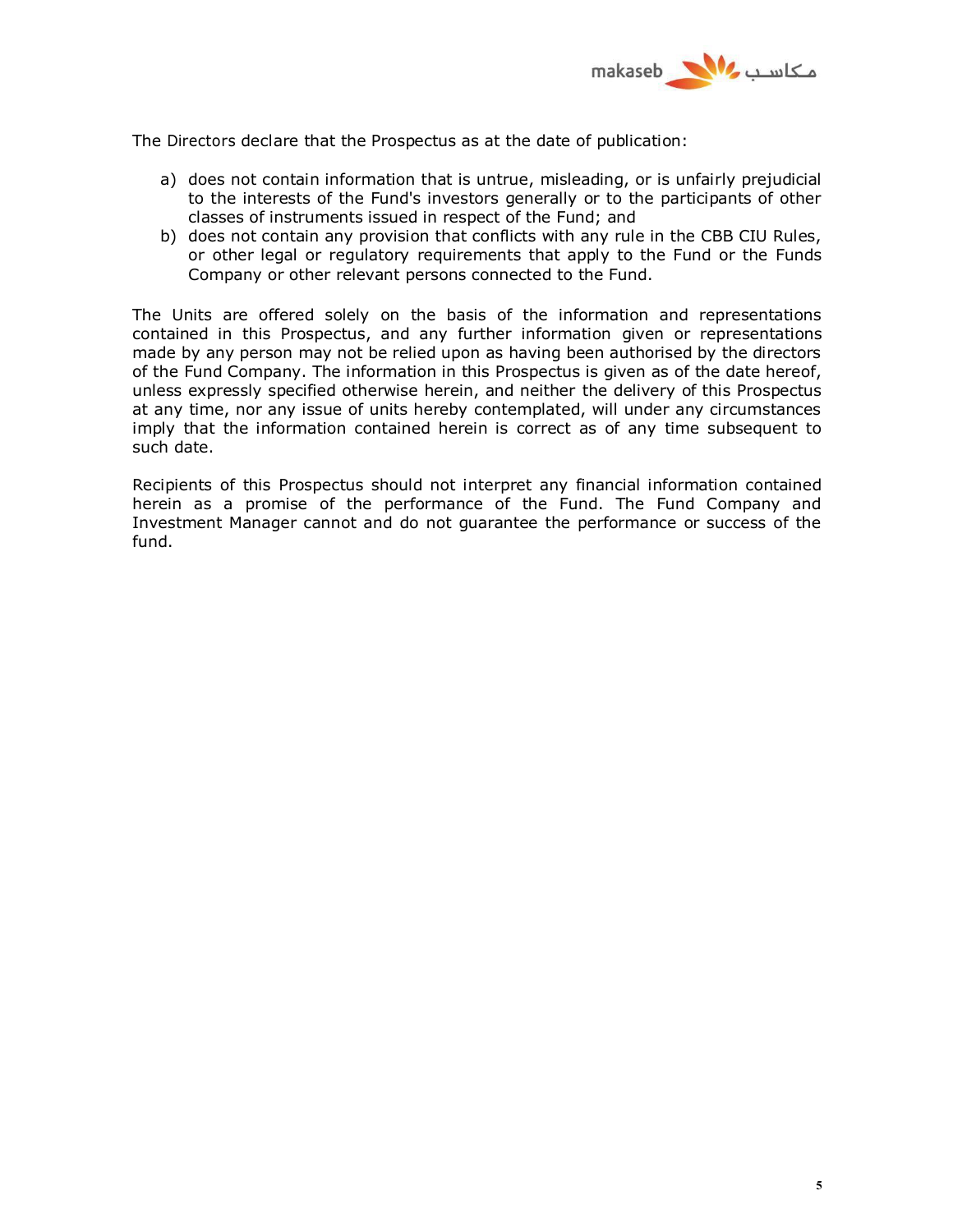

# **1.0 Executive Summary**

The following summary is qualified in its entirety by reference to more detailed information appearing elsewhere in this Prospectus. Certain capitalised terms used in this Prospectus are defined in Section 2.0.

**The Funds Company:** Makaseb Funds Company II B.S.C. (C), a Bahraini funds company approved by the Central Bank of Bahrain and was incorporated on 3 January 2006 as a Bahraini Joint Stock Closed Company with Commercial Registration Number 59197. Under the current capital structure of the Funds Company 99.90% of its share capital is owned by Mashreqbank psc and 0.10% by Mr Abdul Aziz Al-Ghurair. Under the CBB CIU rules this Fund has been classified as a Retail CIU.

The registered address of the Funds Company is:

Block 410, Road 1010, Building 470, Office No. 1902, Sanabis, , Kingdom of Bahrain

The Funds Company has been established to act as an umbrella vehicle for funds including this Fund.

**Place of Incorporation:** The Funds Company has been incorporated in the Kingdom of Bahrain

**Investment Objective:** The Fund seeks to provide current income primarily through investment in a portfolio of fixed and floating rate income investments, issued by sovereigns, agencies, autonomous bodies, financial institutions, corporate and special purpose vehicles, originating from the Target Markets

**Base Currency:** The Fund is denominated in US Dollars

**Investment Manager:** Mashreq Capital (DIFC) Limited, Dubai, United Arab Emirates

**Custodian:** Citibank, N.A., through its offices located in the Kingdom of Bahrain

**Administrator:** Karvy Fintech (Bahrain) W.L.L., Kingdom of Bahrain

**Operator/Promoter**: Mashreqbank psc, Dubai, United Arab Emirates

**Registrar and Transfer Agent:** Karvy Fintech (Bahrain) W.L.L., Kingdom of Bahrain

**Representative:** Karvy Fintech (Bahrain) W.L.L., Kingdom of Bahrain

**Auditor:** Deloitte & Touche, Kingdom of Bahrain

**Bahrain Legal Counsel:** DLA Piper Middle East LLP, Kingdom of Bahrain

**International Legal Counsel:** DLA Piper Middle East LLP, Kingdom of Bahrain

**Subscription:** Units may be subscribed for on any Dealing Day, subject to the condition that the Funds Company or the Placement Agent(s) should have received a duly authorised subscription request in writing and the subscription money at least two (2) Business Days prior to the Dealing Day, unless such notice period is waived by the Investment Manager in its sole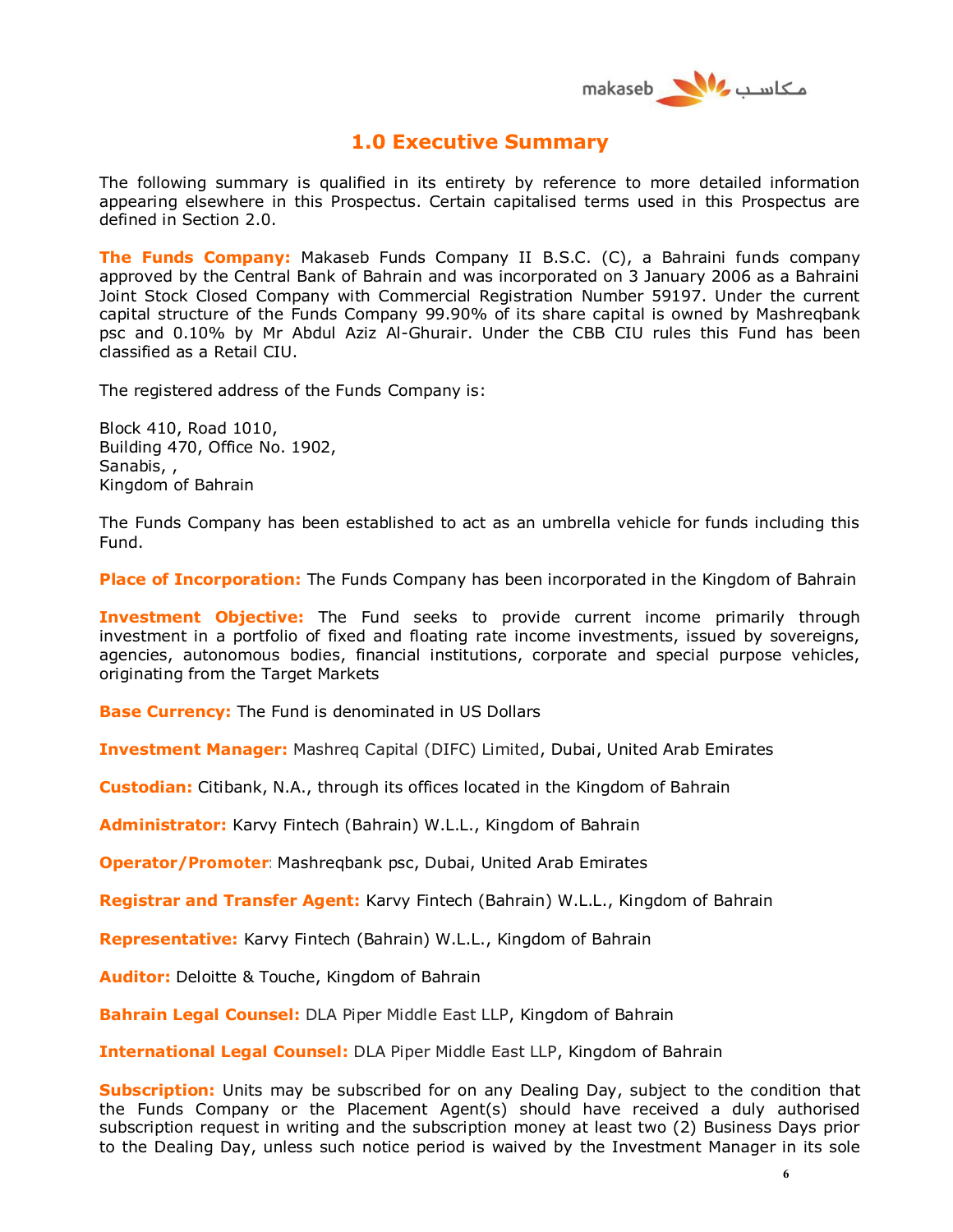

discretion. The Units will be offered at their respective Net Asset Value (NAV) per Unit on the preceding Valuation Day, plus the Subscription Fee, as applicable.

**Redemption:** Units may be redeemed on any Dealing Day, subject to the condition that the Funds Company should have received a duly authorised redemption request in writing at least two (2) Business Days prior to the Dealing Day, unless such notice period is waived by the Investment Manager in its sole discretion. The Units will be redeemed at their respective Net Asset Value (NAV) per Unit on the preceding Valuation Day. A Redemption Fee may be charged if applicable.

**Minimum Subscription:** Any initial subscription for Class B Units must be for a minimum amount of US Dollars 10,000.00 and any subsequent subscription shall be in an amount in multiples of US Dollars 1,000.00. Any initial subscription for Class DI or Class DA Units must be for a minimum amount of US Dollars 10.00 and subsequent must be for a minimum amount of USD 1.00.

**Initial Subscription Price:** US Dollars 10.00 per Class B Unit or US Dollars 10.00 per Class DI or Class DA Unit at the Fund or relevant share class launch date.

**Minimum Holding for Class B Units:** US Dollars 10,000.00

**Minimum Holding for Class DI and Class DA Units:** US Dollars 10.00

**Listing:** The Fund is listed on the Bahrain Bourse but may seek to list on other exchanges as the Directors may determine is necessary or appropriate

**Investment Management Fee:** A fixed fee of 0.75% per annum of the Net Asset Value (NAV) for Class B Units and 1.25% per annum of the NAV for Class DI and DA Units will be paid to the Investment Manager quarterly in arrears. The fee is accrued on each Valuation Day

**Administration Fee:** The fee payable to the Fund's Administrator for the administration of the Fund

**Custody Fee:** The fee payable to the Custodian for safe keeping the Fund's assets

**Registrar and Transfer Agent Fee:** The fee payable to the institution that acts as the Registrar and Transfer Agent and is responsible for keeping records of the Unit Holders. The Registrar and Transfer Agent also maintains records of Unit Holders and account balances and transactions, cancels and issues confirmation letters and processes Unit Holders' mailings

**Redemption Fee for Class B Units:** 3% of the Net Asset Value (NAV) if Units are redeemed at the request of the Unit Holder within the first three months of the purchase of these Units, 2% if they are redeemed within three to six months of the purchase of these Units and 1% if they are redeemed within six to twelve months of the purchase of these Units

**Redemption Fee for Class DI and Class DA Units:** None.

**Subscription Fee for Class B Units:** Up to 2.0% of the Net Asset Value (NAV) per Unit

**Subscription Fee for Class DI and Class DA Units:** Up to 2.0% of the Net Asset Value (NAV) per Unit.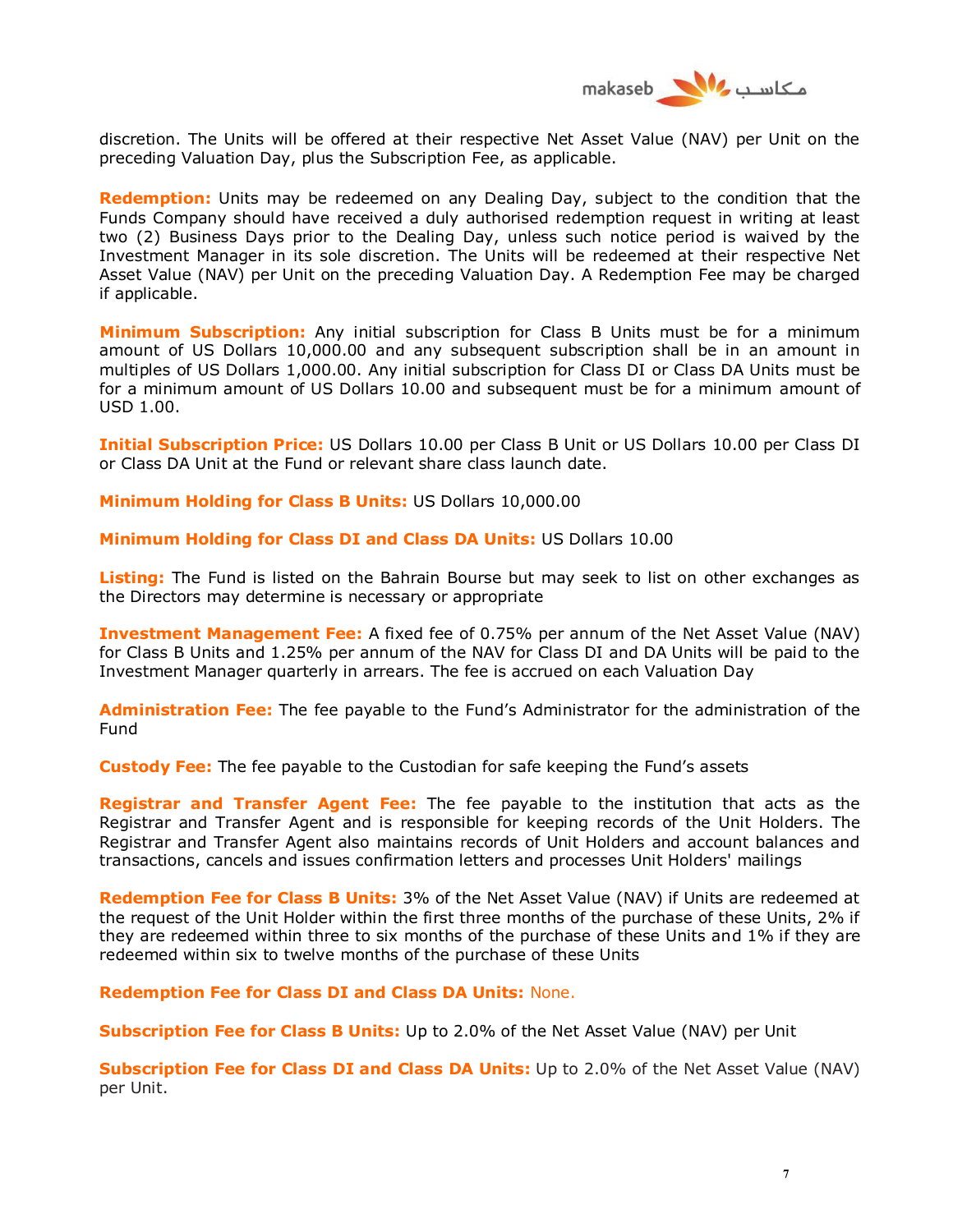

#### **ADDRESSES OF PARTIES:**

#### **Custodian:**

Citibank N.A., acting through its offices located in the Kingdom of Bahrain Citigroup House 1133, Road 2819 Al Seef District 428 P.O. Box 548 Manama, Kingdom of Bahrain

#### **Administrator and Registrar, Transfer Agent:**

Karvy Fintech (Bahrain) W.L.L. Zamil Tower, Office No. 74, 7<sup>th</sup> Floor P.O. Box 514, Manama Kingdom of Bahrain

#### **Representative:**

Karvy Fintech (Bahrain) W.L.L. Zamil Tower, Office No. 74, 7<sup>th</sup> Floor P.O. Box 514, Manama Kingdom of Bahrain

#### **Investment Manager:**

Mashreq Capital (DIFC) Limited Unit 2803, Floor 28, Al Fattan Currency House, Tower 2, Dubai International Financial Centre P.O. Box 1250, Dubai, United Arab Emirates

#### **Placement Agent:**

Mashreqbank psc Head Office P. O. Box 1250 Dubai, United Arab Emirates

#### **Auditor**:

Deloitte & Touche, Bahrain Al-Zamil Tower, Office 44, 4th Floor Government Avenue P. O. Box 421 Manama, Kingdom of Bahrain

#### **Bahrain Legal Counsel:**

DLA Piper Middle East LLP Office 701, 7 Floor, The Address Tower, Al Seef District Manama, Kingdom of Bahrain

#### **International Legal Counsel:**

DLA Piper Middle East LLP Office 701, 7 Floor, The Address Tower, Al Seef District Manama, Kingdom of Bahrain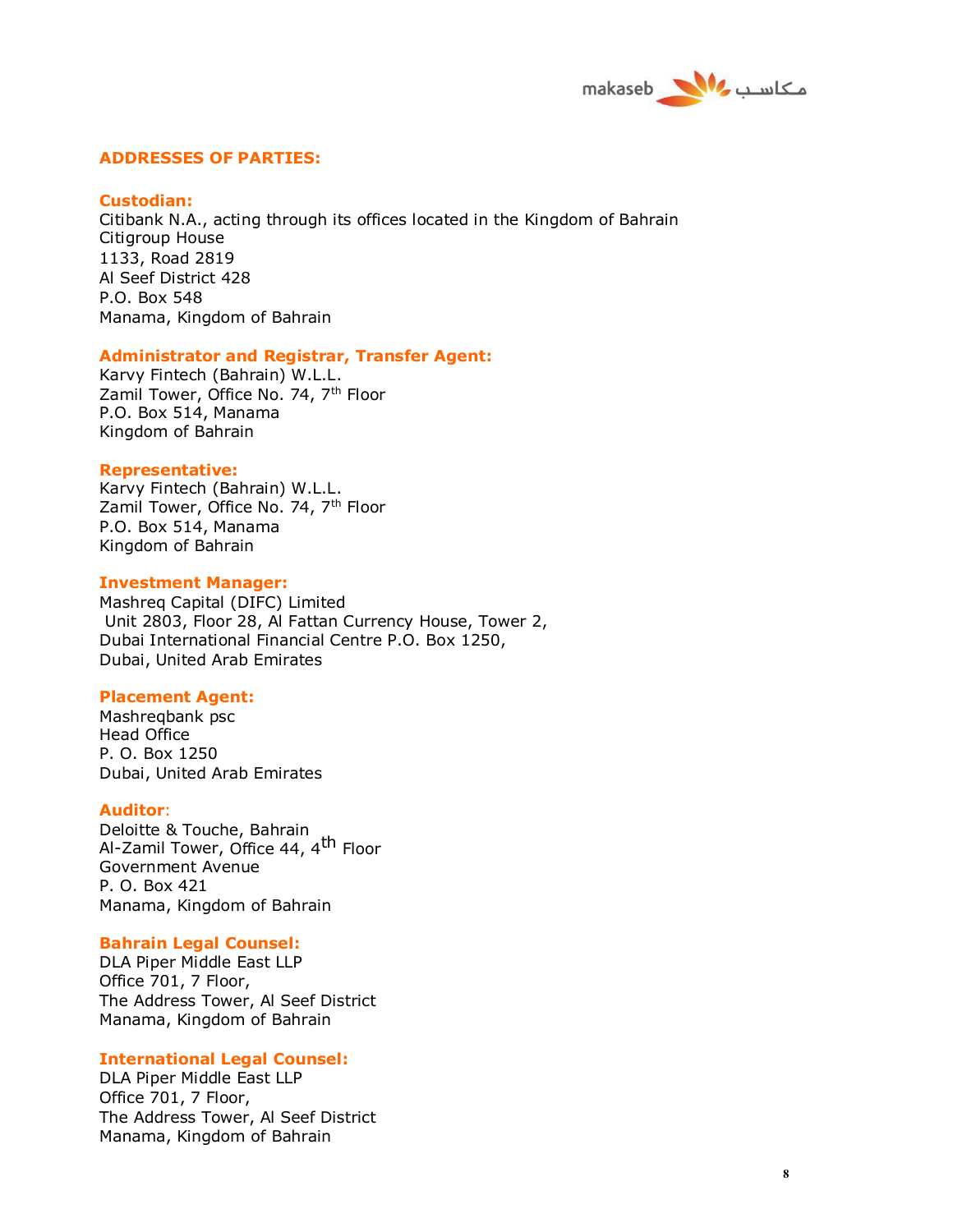

## **2.0 DEFINITIONS**

**Administration Agreement:** The administration agreement between Karvy Fintech (Bahrain) W.L.L. and the Funds Company in respect of the Fund

**Articles of Association:** The Articles of Association of the Funds Company (which are available for inspection at the Funds Company's registered office)

**Auditor:** Deloitte & Touche, Bahrain

**Base Currency: United States Dollars** 

**BD:** The legal currency of the Kingdom of Bahrain

**Board of Directors:** The Board of Directors of the Funds Company acting on behalf of the Fund

**Business Day:** Means a day on which banks and financial institutions are open for normal business in both the Kingdom of Bahrain and the United Arab Emirates (UAE)

**Class B:** means ordinary Units offered to institutional and retail investors, which are accumulated through the reinvestment of profits and cash receipts without the intention to make regular distributions to unit holders. This share class is subject to certain holding thresholds.

**Class DI:** means income distributing units offered to institutional and retail investors with regular scheduled payments of distributions. Distribution amounts are determined at the discretion of the Investment Manager

**Class DA:** means Accumulation Units offered to institutional and retail investors which are accumulated through the reinvestment of profits and cash receipts without distributions to unit holders

**Custodian Agreement:** The Custodian agreement between Citibank N.A., acting through its offices located in the Kingdom of Bahrain and the Funds Company in respect of the Fund

**Dealing Day:** Every Business Day

**Directors:** The directors of the Funds Company, as appointed from time to time

**Fixed Income Securities:** Any type of security and/or instrument issued by a third party entity for a fixed return, including but not restricted to bonds, notes, commercial paper, certificates of deposit, Islamic instruments, etc. The securities may or may not be listed

**GCC:** The Gulf Cooperation Council States

**Investment Management Agreement:** The investment management agreement between Mashreq Capital (DIFC) Limited, DIFC, Dubai, United Arab Emirates and the Funds Company in respect of the Fund's assets

**MENA:** Middle East and North Africa

**Ministry:** Ministry of Industry, Commerce and Tourism of the Kingdom of Bahrain

**Net Asset Value or NAV:** The net asset value of the Fund as determined in accordance with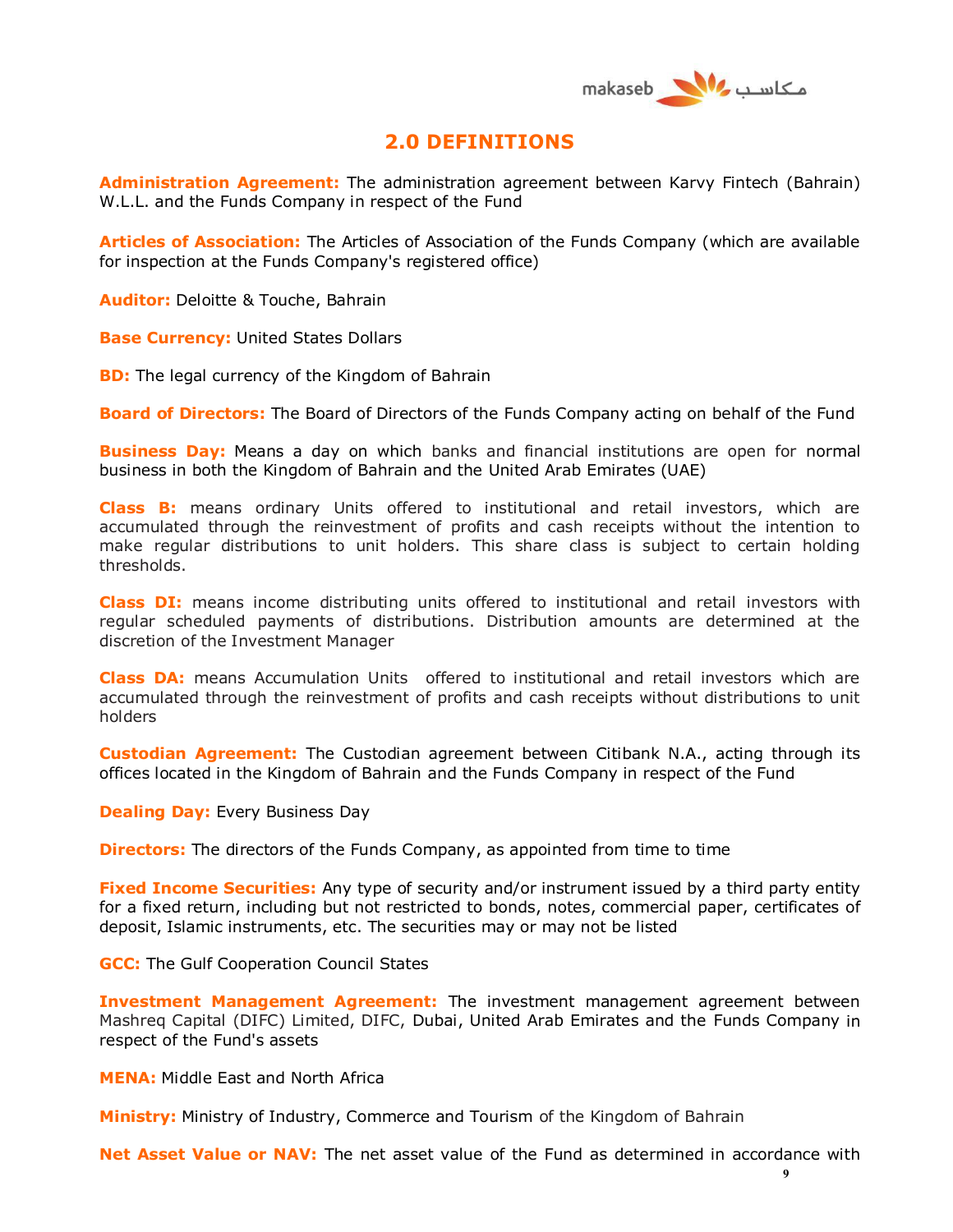

Section 6.0 – "Determination of Net Asset Value"

**Placement Agency Agreement(s):** The placement agency agreement between the Placement Agent(s) and the Funds Company

**Placement Agent(s):** Mashreqbank psc, Dubai, United Arab Emirates

**Prospectus:** This prospectus as amended from time to time by the Directors and approved by the Central Bank of Bahrain

**Record Date:** The date determined by the Directors on which a Unit Holder must own Units in order to be entitled to a dividend or distribution

**Redemption Form:** The redemption form to be completed and signed by a Unit Holder requesting the redemption by the Fund of part or all of his Units

**Registrar and Transfer Agency Agreement:** The registrar and transfer agency agreement between Karvy Fintech (Bahrain) W.L.L., Kingdom of Bahrain and the Funds Company

**Subscription Agreement:** The subscription agreement to be entered into by an investor to subscribe for Units, substantially under the form as attached to this Prospectus

**Target Markets:** The target markets in which the assets of the Fund will be invested as further detailed in section 3.3 "Target Markets"

**Unit Holders:** At any time, owners of Units

**Unit(s):** Each of the Class B, Class DI, and/or Class DA individual units of the Fund representing a Unit Holder's investment participation in the Fund

**US Dollar:** The legal currency of the United States of America

**VAT means:** (a) any tax imposed in Kingdom of Bahrain and/or United Arab Emirates in compliance with The Unified VAT Agreement for The Cooperation Council for the Arab States of the Gulf on the common system of value added tax; and (b) any other tax of a similar nature, whether imposed in the Kingdom of Bahrain in substitution for, or levied in addition to, such tax referred to in paragraph (a) above or imposed elsewhere.

**Valuation Day:** Every Business Day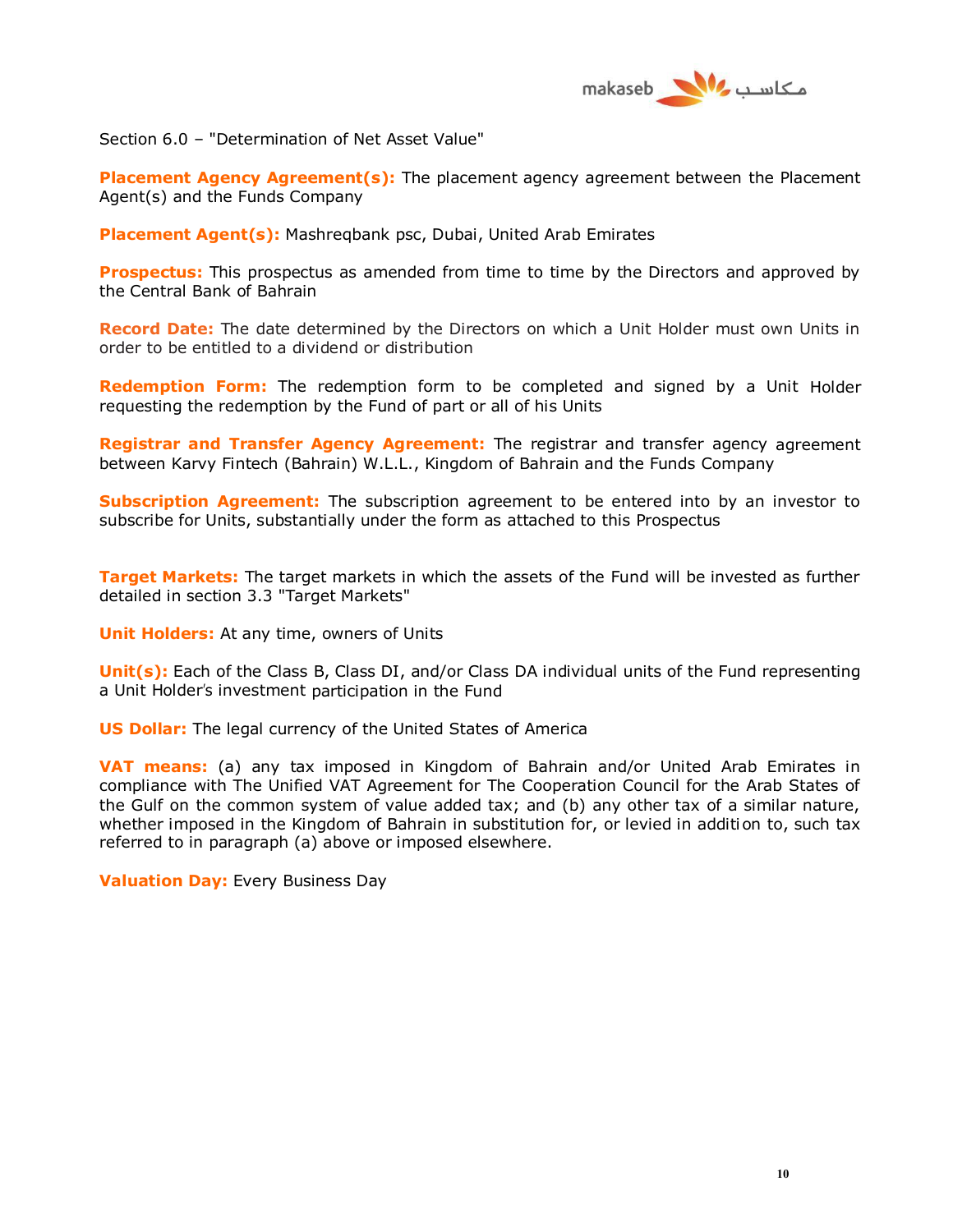

# **3.0 THE FUNDS COMPANY/THE FUND**

The Funds Company has been established in accordance with the provisions of the Bahrain Commercial Companies Law Decree Number 21, 2001. The purpose of the Funds Company is to create investment funds/collective investment undertakings and to enter into instruments for the creation and issuance of units in those investment funds/collective investment undertakings. The issued capital is BD 1,000 (at the time of incorporation of the Funds Company, approximately US Dollars 2,652). Mashreqbank psc is the Operator/Promoter of the Fund.

The Fund is an open-ended investment fund established by the Funds Company. The Fund is a collective investment scheme established pursuant to the CBB CIU Rules. The Fund is classified as a Retail CIU and has been authorised and approved by the Central Bank of Bahrain and established for a period of 25 years by the Funds Company. The life of the Fund may be extended by the Funds Company at the end of 25 years.

The Base Currency of the Fund is US Dollars. The initial subscription price for each Unit was equal to US Dollars 10.00 (ten US Dollars). The minimum initial subscription is US Dollars 10,000.00 (ten thousand US Dollars) for Class B Units and US Dollars 10.00 for Class DI and Class DA Units. The Fund, being an open-end fund, will offer Units on a continuous basis by authorised Placement Agent(s), in compliance with the applicable laws and regulations. The Fund intends to seek listing on one or more stock exchanges within the GCC where its Units may be distributed. Currently Class B Units are listed on the Bahrain Bourse; it is anticipated that Class DI and Class DA Units will be listed as well.

Any change to the Prospectus must be approved by the Directors and shall be subject to the approval of the Central Bank of Bahrain and will be notified to Unit Holders at least thirty (30) calendar days before the changes take effect. For more information on these and other important matters related to the management and administration of the Fund, see Section 4.0 – "Management of the Fund".

## **3.1 Investment Objective**

The Fund's main objective is to provide current income primarily through investment in a portfolio of fixed and floating rate income securities. These investments may be made directly and indirectly through other means when deemed appropriate. The Fund seeks to achieve its investment objective by investing under normal circumstances at least 70% of its assets in a diversified portfolio of Fixed Income Securities that are either rated or non-rated. Rated instruments should have a rating of at least B assigned by Standard & Poor's or an equivalent rating from globally recognised credit rating agencies (Moody's, S&P or Fitch). Unrated instruments should be determined by the Investment Manager to be of at least comparable credit quality and investments in such instruments under normal circumstances will not exceed 25% of the Fund's NAV. The remainder of the Fund's assets may be invested in cash, quasi-Fixed Income Securities and derivative instruments. The "total return" sought by the Fund consists of income earned on the Fund's investments, plus capital appreciation, if any, which generally arises from decreases in interest rates or improving credit fundamentals for a particular country, sector or instrument.

### **3.2 Investment Strategy and Process**

The Investment Manager has substantial resources at its disposal to analyse the economies of the Target Markets both at a macro and micro level. There are substantial opportunities in the Target Markets which offer:

a) Solid fundamentals sustained by their key geopolitical position;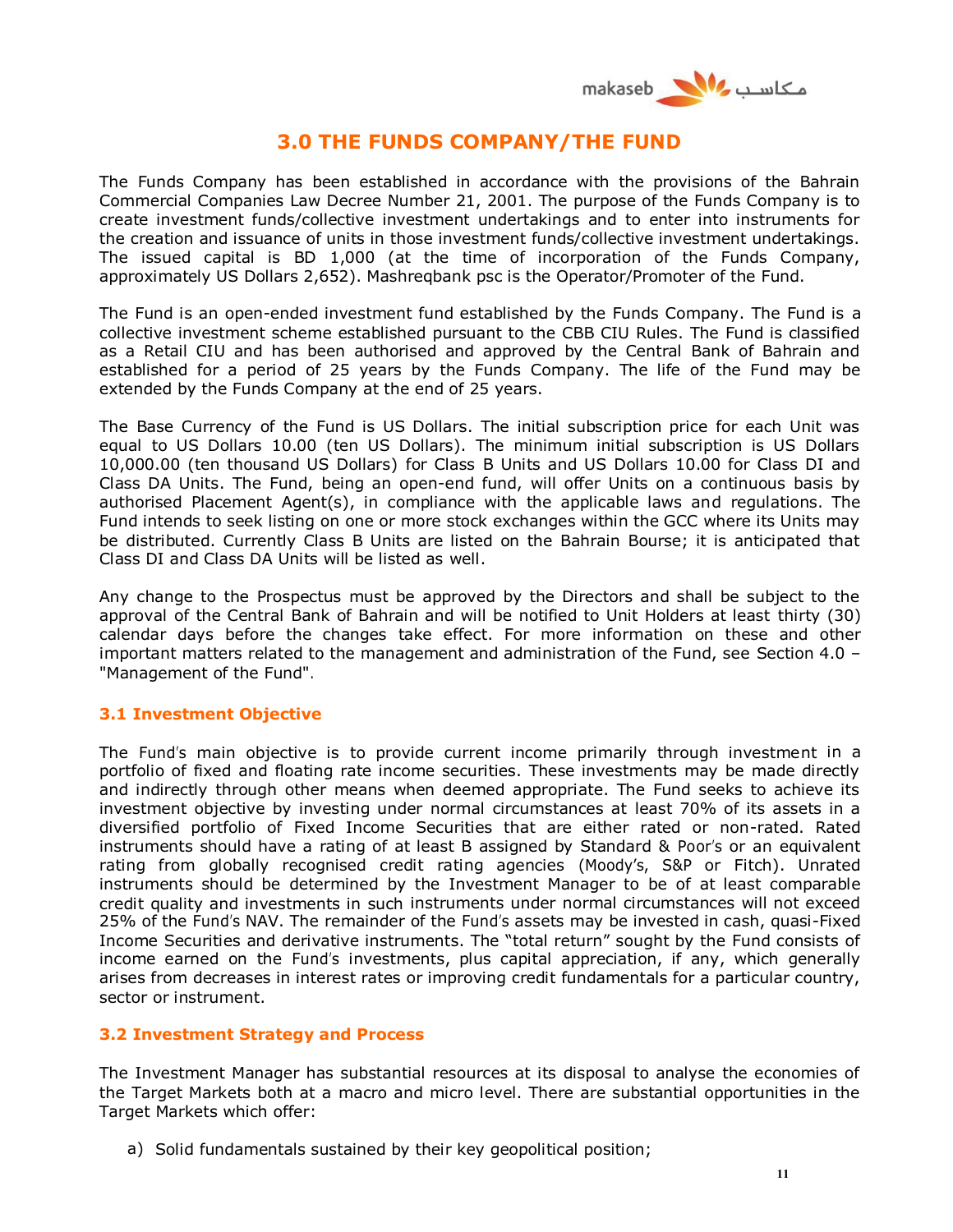

- b) Financial and political stability;
- c) An attractive valuation and high yields;
- d) An opportunity for diversification of risk.

When selecting investments, the Investment Manager will utilise a blended top down and bottom-up approach. Company-specific analysis will be made in the context of a macroeconomic and political framework. In top down analysis, focus will be on such macroeconomic factors as inflation, interest rates, social trends and political climate and identify signs of positive fundamental change, based on economic, political and social factors. In bottom-up analysis, focus will be on company-specific variables, such as competitive industry dynamics, market leadership, proprietary products, services, and management expertise, financial characteristics, such as returns on sales and equity, debt/equity ratios, earnings and cash flow growth will also be considered in the Investment Manager's analytical framework. The Investment Manager will search for the most attractive opportunities within each credit class, analyse credit spreads on instruments and historical spread relationship and each instrument's structure and covenants.

Investment specific research will be combined with a fundamental analysis of sectorial and economic conditions. The Investment Manager will select instruments which match the Fund's investment objective and are likely to benefit from rating upgrades, credit spreads tightening or increase in value due to corporate events. The Fund may also retain large cash balances from time to time, if the outlook for Fixed Income Securities is believed to be negative. The objective is to provide a meaningful return relative to the "JP Morgan Middle East Composite Index" ("MECI"). The Fund should be viewed as a medium risk Fund.

### **3.3 Target Markets**

The Fund will invest primarily in the GCC, Lebanon, Jordan, Algeria, Egypt, Morocco and Tunisia, other MENA markets and selectively in South Asian markets. It may also invest in securities originating from other Emerging economies. These investments may be made directly or indirectly, including through sub-funds and/or with sub-managers as the Investment Manager deems appropriate. The Fund may invest in both listed and unlisted instruments. The Fund may invest in both secured and unsecured instruments at multiple levels of the capital structure. These investments may be made directly or indirectly as deemed appropriate by the Investment Manager.

### **3.4 Hedging**

The Fund will use derivatives, primarily to hedge risks associated with the investments of the Fund, where applicable.

#### **3.5 Investment Policies**

#### **I. Investment Guidelines**

In conducting its investment activities, the Investment Manager shall adhere to the following policies:

- A. Investments in Fixed Income Securities which are rated originating from the Target Markets will comprise at least 20% of the NAV of the Fund;
- B. Investments in quasi-Fixed Income Securities in the Target Markets are permitted up to a maximum level of 40% of the NAV of the Fund;
- C. The Investment Manager may invest cash balances in US Dollars and/or other convertible currencies in fixed return securities including, but not limited to, fixed deposits, treasury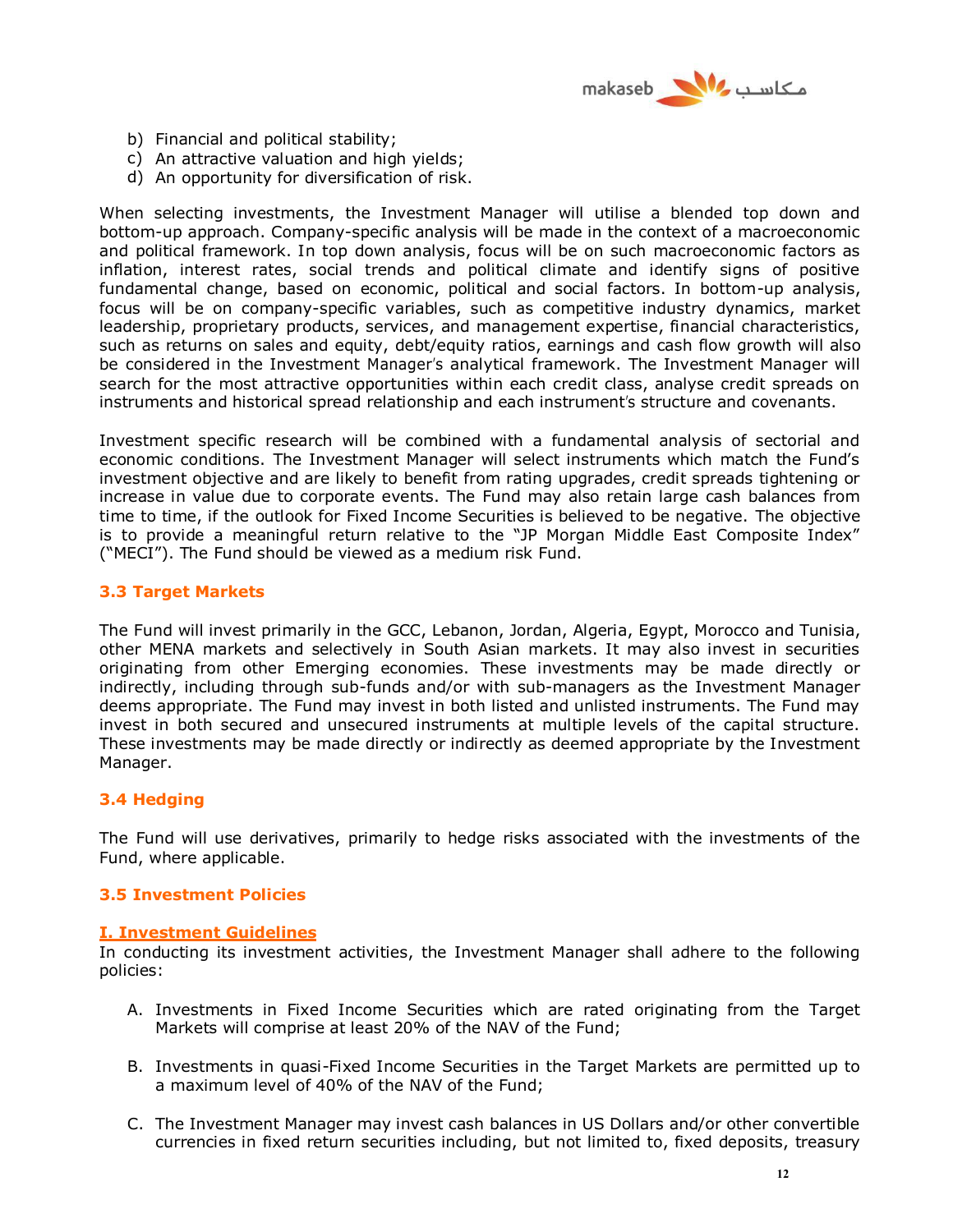

notes, certificates of deposit, money market funds, and Islamic securities issued by institutions in the Target Markets;

- D. The Fund may enter into repurchase and reverse-repurchase agreements with banks and other financial institutions deemed to be creditworthy by the Investment Manager. If the Fund enters into such an agreement with an affiliate of the Funds Company, that agreement will be done on an arm's length basis. The combined value of both agreements will not exceed 10% of the NAV of the Fund;
- E. Investments in Fixed Income Securities which are either non-rated or rated below investment grade (BB+ to B-) will comprise up to a maximum of 75% of the NAV of the Fund, with Fixed Income Securities originating from the MENA and Turkey markets comprising at least 40% of the NAV of the Fund. Investments in non- rated Fixed Income Securities will not exceed 25% of the NAV;
- F. The Investment Manager may invest a maximum of 50% of the Fund's NAV in the Fixed Income Securities originating from a single country in the Target Markets except as approved by Central Bank of Bahrain regulations<sup>1</sup>;
- G. The Investment Manager may invest a maximum of 10% of the Fund's NAV in the Fixed Income Securities of a single issuer or not more than 20% of the Fund's NAV in the Fixed Income Securities of a single group of connected parties;
- H. The Investment Manager is authorised to employ the services of independent third party investment managers, through collective investment schemes, up to a maximum of 20% of the NAV of the Fund, if it is determined to be in the best interest of the Unit Holders and exposure to any single Fund (or group of connected funds) must not exceed 10% of the NAV of the Fund;
- I. The Investment Manager is authorised to employ the services of independent third party investment managers, through segregated accounts, up to a maximum of 20% of the NAV of the Fund, if it is determined to be in the best interest of the Unit Holders;
- J. The Investment Manager may arrange short term finance for the Fund provided that it does not exceed 20% of the NAV of the Fund. Short term finance from an affiliate of the Funds Company will be arranged on an arm's length basis;
- K. Investment in markets other than MENA and Turkey is permitted up to a maximum level of 20% of the Fund's NAV;
- L. The Investment Manager may not invest more than 20% of the NAV of the Fund in cash and cash equivalent assets with a single party or group of connected parties; and
- M. The Fund's Operator/Sponsor may not be a counterparty to the securities transaction.

In the event of any limit exceptions, remedial measures will be taken to bring the same within permitted limits.

#### **II. Investment Restrictions**

 $\overline{a}$ 

The Investment Manager may not conduct any of the following transactions for the account of

 $1$  Please note that the single country ceiling of 50% of the Fund's NAV is applicable to the GCC only. The single country ceiling for other countries in the Target Markets is 30% of the Fund's NAV. Total investment in other emerging economies is permitted up to a maximum level of 20% of the Fund's NAV as per above.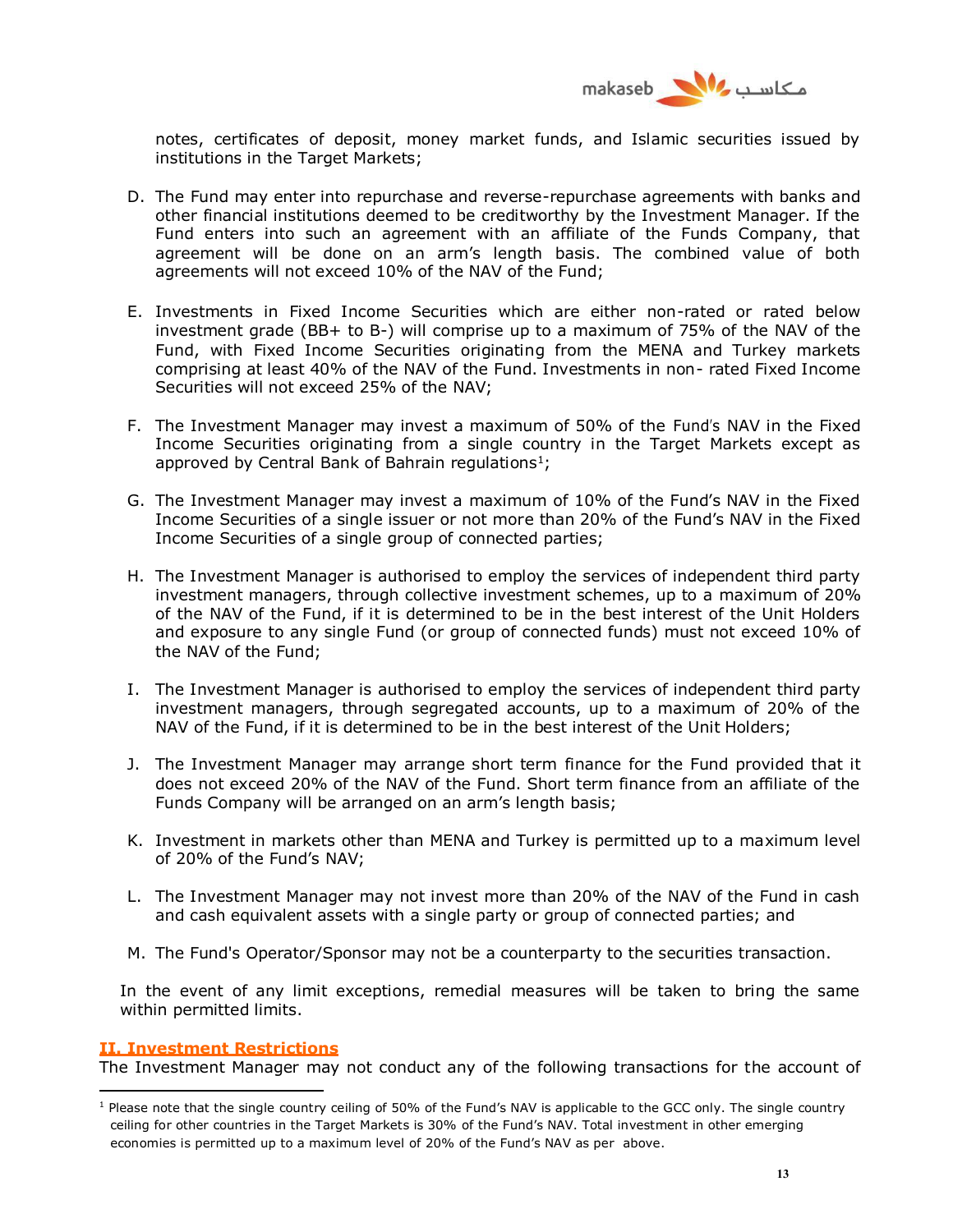

the Fund:

- A. granting loans;
- B. granting collateral and issuing guarantees;
- C. underwriting the issuance of securities;
- D. trading in real estate;
- E. discounting bills of exchange; and
- F. investing in hedge funds.

## **3.6 Investment Risk Factors**

Investors in the Fund are warned that there are risks involved with investing in the Fund which may affect the Fund's performance, including, but not limited to the following:

- I. **High Yield Risk:** High yield securities, which are either rated below investment grade or non-rated, may be subject to greater levels of interest rate, credit and liquidity risk. High yield instruments generally are less liquid and do not trade frequently. The price may be significantly higher or lower than expected and at times, it may be difficult to sell high yield instruments promptly at an acceptable price. An economic downturn or period of rising interest rates could adversely affect the market for these securities.
- II. **Interest Rate Risk:** As nominal interest rates rise, the value of axed income securities is likely to decrease. Securities with longer maturities tend to be more sensitive to changes in interest rates, usually making them more volatile than securities with shorter maturities.
- III. **Credit Risk:** The Fund could lose money if the issuer or guarantor of a Fixed Income Security, or the counterparty to a derivatives contract, repurchase agreement or a loan of portfolio securities, is unable or unwilling to make timely principal and/or interest payments, or to otherwise honour its obligations. Securities are subject to varying degrees of credit risk, which are often reflected in credit ratings.
- IV. **Emerging Markets Risk:** The Target Markets are considered emerging markets, and investing in emerging markets may involve special risks different from, or greater than, the risks of investing in developed countries. In particular, emerging markets are characterised by the relative lack of availability of information about issuers or markets due to lax disclosure requirements and accounting standards and/or the absence of stringent regulatory practices. In particular, the regulatory supervision, legal infrastructure and accounting, auditing, and reporting standards in emerging markets may not provide the same degree of Unit Holder protection or information to Unit Holders as would generally exist in more mature or developed markets. Valuation of assets, depreciation, exchange differences, deferred taxation, contingent liabilities and consolidation may be treated differently from international accounting standards. This may affect the valuation of the assets in which the Fund invests.
- V. **Political Risk:** The measure of a country's willingness to honour its foreign obligations and is a function of stability of country's government and its leadership, country's ideological background and country's past history with foreign investors.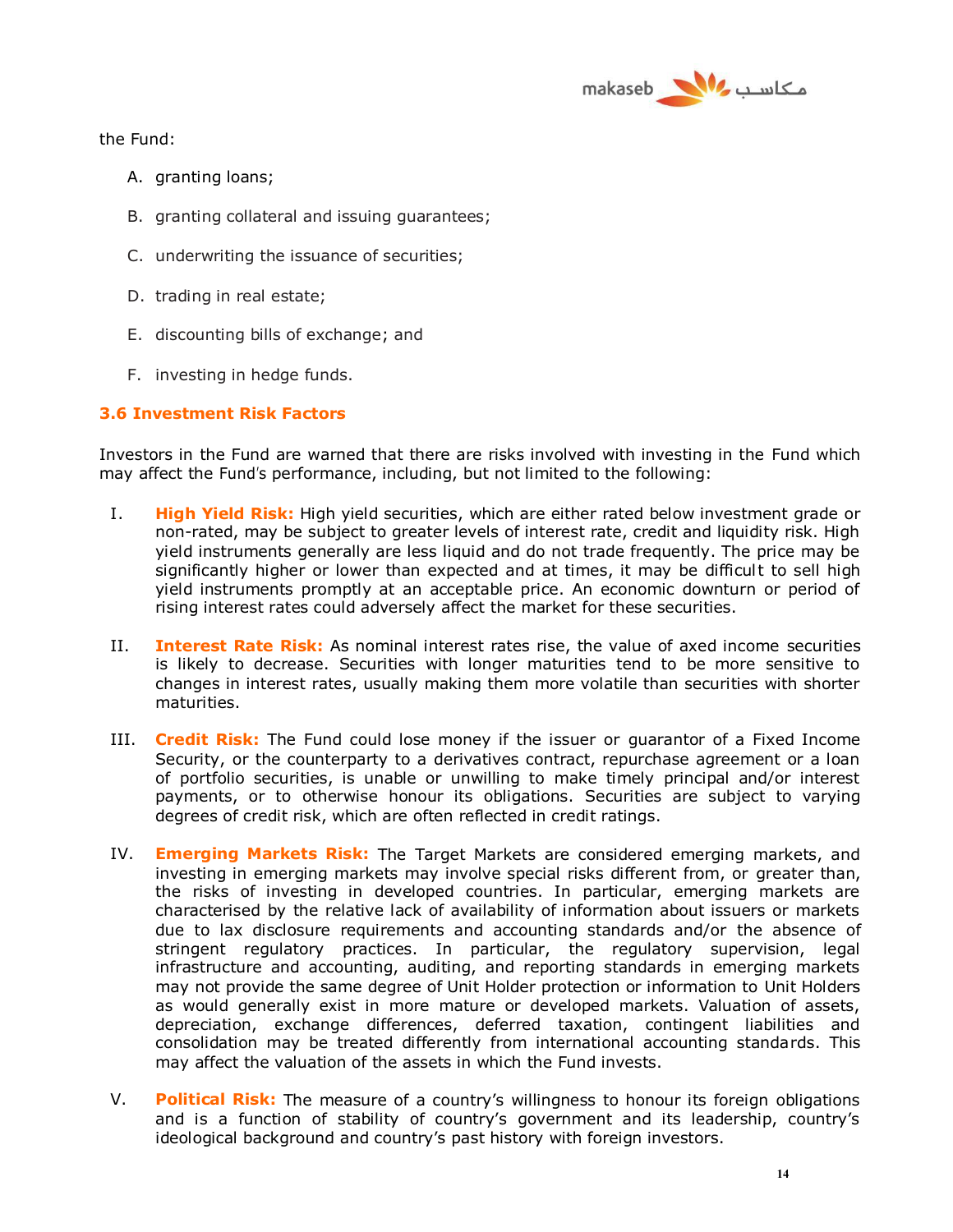

- VI. **Liquidity Risk:** Liquidity risk exists when particular investments are difficult to purchase or sell. Fund's investments in illiquid securities may reduce the returns of the Fund because it may be unable to sell the illiquid securities at an advantageous time or price.
- VII. **Market Risk**: The market price of securities may go up or down, sometimes rapidly or unpredictably. Securities may decline in value due to factors affecting securities markets generally or particular industries represented in the securities markets. The value of a security may decline due to general market conditions which are not specifically related to a particular company, such as real or perceived adverse economic conditions, changes in the general outlook for corporate earnings, changes in interest or currency rates or adverse investor sentiment generally. They may also decline due to factors which affect a particular industry or industries, such as labour shortages or increased production costs and competitive conditions within an industry. During a general downturn in the securities markets, multiple asset classes may decline in value simultaneously. Past performance is not a guide for future performance. A Unit Holder may not get back the amount invested. An investment in the Fund should be regarded as long term in nature and there can be no guarantee that the Fund's objectives will be achieved.
- VIII. **Currency Risk:** The price of the Unit is denominated in US Dollars. There is a risk that the currency of the securities will decline in value relative to the US Dollar. Currency rates in foreign countries may fluctuate significantly over short periods of time for a number of reasons, including changes in interest rates, intervention (or the failure to intervene) by central banks, or by the imposition of currency controls or other political developments.
- IX. **Derivatives Risk:** Derivatives are subject to liquidity risk, interest rate risk, market risk and credit risk. They also involve the "basis risk" - changes in the value of the derivative may not correlate perfectly with the underlying asset.
- X. **Management Risk:** The Fund is subject to management risk because it is an actively managed investment portfolio. The Investment Manager will apply investment techniques and risk analyses in making investment decisions for the Fund, but there can be no guarantee that these will produce the desired results.
- XI. **MENA Volatility Risks:** Potential Market Volatility in the Middle East and North Africa results from the fact that the prices of certain securities listed on stock markets in the Middle East and North Africa have been subject to sharp fluctuations and sudden declines and no assurance can be given as to the future performance of listed securities in general. Prospective investors should therefore be aware that the value of Units and the income derived from them is likely to fluctuate.
- XII. **Legislation Changes:** The information in this Prospectus is based on existing legislation which may change. The value of the Fund's investments as well as returns may be affected by uncertainties such as political developments, changes in government policies, taxation, including VAT, currency repatriation restrictions, and restrictions on foreign investments in some or all of the countries in which the Fund may directly or indirectly invest.
- XIII. **Limited Recourse:** The Funds Company is licensed by the Central Bank of Bahrain to operate one or more collective investment schemes, such as the Fund. In the event that the Funds Company operates additional collective investment schemes, Unit Holders will only have recourse to the assets of the Fund.

The above-mentioned risk factors are most likely to have a material effect on the Fund's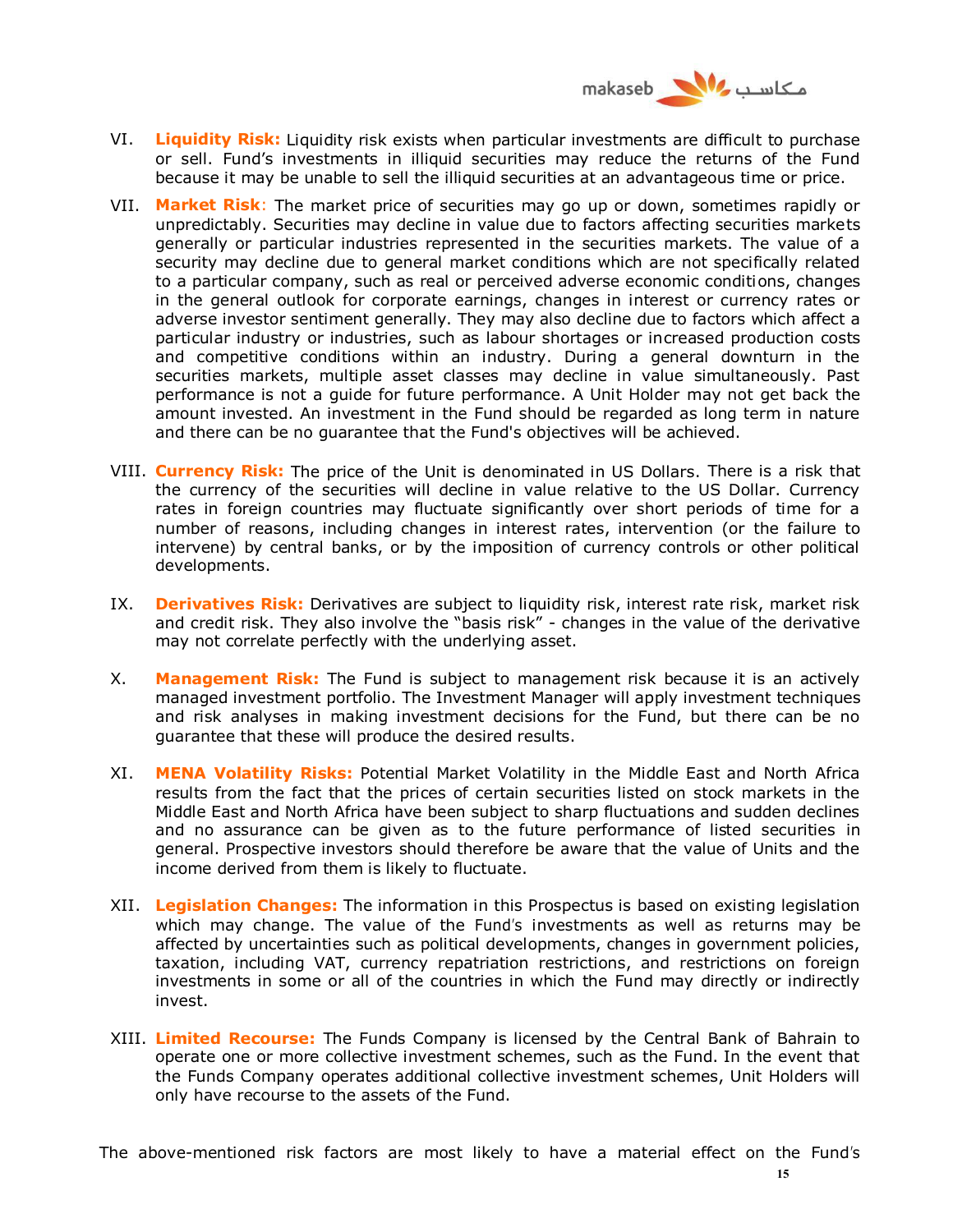

portfolio as a whole. The Fund may be subject to additional risks other than those described above.

## **3.7 Distribution Policy**

The Board intends to declare dividends and/or distributions in respect of the Class DI Units within 20 business days once the quarter ends. The Investment Manager shall at its discretion decide the amount of any dividends to be declared or distributions to be made. Any such dividend or distribution can, at the discretion of the Investment Manager, be made out of all sources (without being exhaustive, profit, realized or unrealized gains, whether or not net of realized or unrealized losses, any dividends or distributions received from the underlying securities, profit earned, any other cash receipts, capital and generally any surpluses) and will be declared within 20 Business Days for the preceding quarter. Upon the declaration of any dividends or distributions to the Unit Holders of the relevant share classes, the Net Asset Value per Unit of the relevant class of the Fund will be reduced by the amount of such dividends or distributions. Payment of the dividends or distributions will be made as indicated on a Unit Holder's subscription form, as amended from time to time, to the account indicated on the Unit Holders register. All Unit Holders recorded in the register of the Registrar and Transfer Agent at the end of the Record Date (including the Record Date transactions) of each quarter shall be eligible for such dividend/distribution. Distributions will be paid out via bank transfer; such transfer shall be net of any transfer fees and any applicable taxes.

The Board does not currently intend to declare cash dividends or other distributions in respect of Class B Units and DA units but reserves the right to do so at any time in its discretion or if such dividends are necessary in light of prevailing market conditions. The declaration of any dividends will be made in accordance with the Law, the CBB CIU Rules and this Prospectus.

Any dividend unclaimed after a period of twelve months from the date of declaration of such dividend will be re-invested back in the favour of the specific Unit Holder.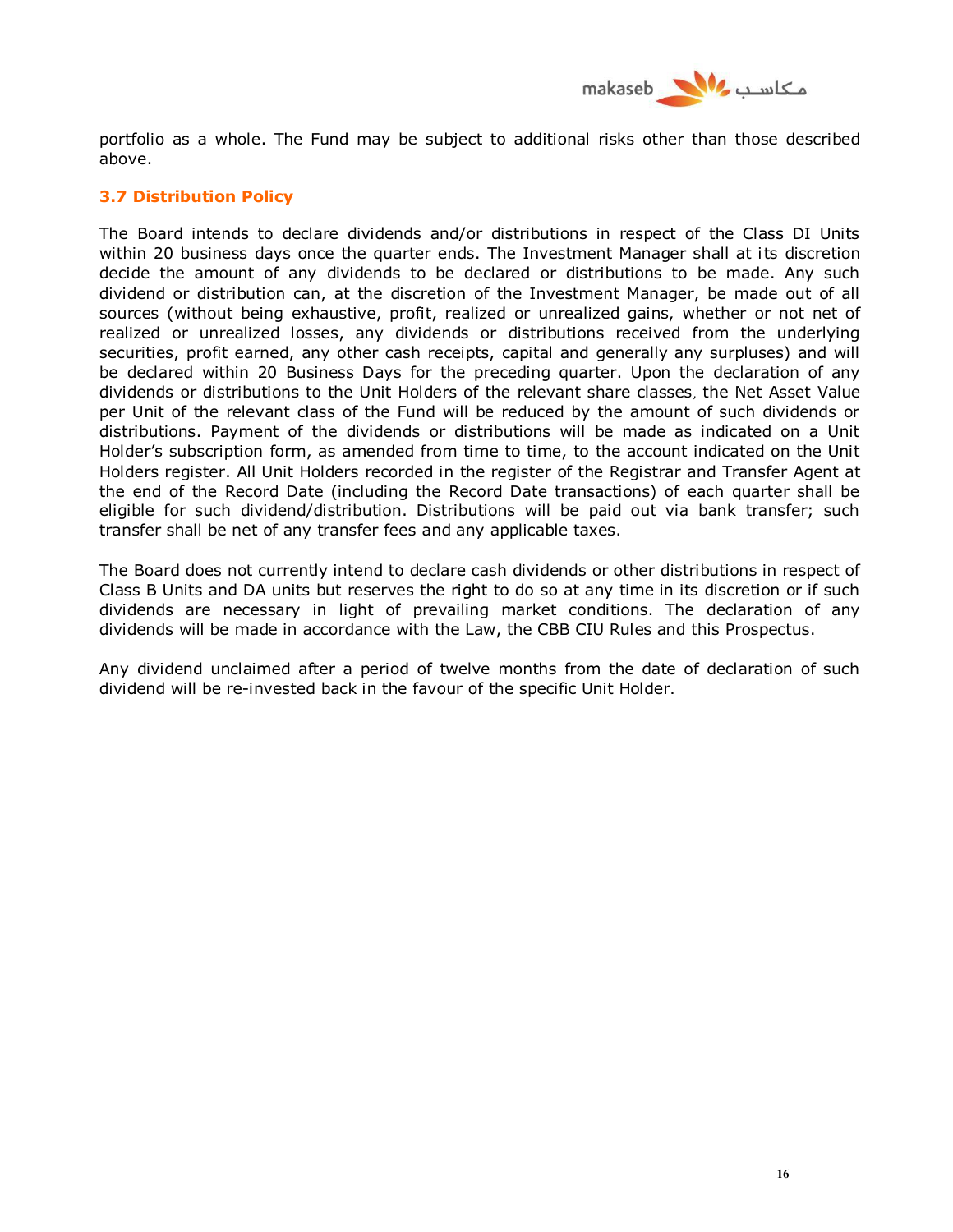

# **4.0 MANAGEMENT OF THE FUND**

## **4.1 The Directors**

The Directors have overall authority and responsibility for the operation of the Fund. The Directors will exercise supervision and control of the Fund, including deciding matters of general policy and reviewing the actions of the Investment Manager, the Custodian, the Administrator, and the Registrar and Transfer Agent. The Funds Company may appoint and replace Directors from time to time.

The following individuals have been appointed as Directors:

### **4.1.1 Mr Hammad Naqvi, Chairman**

Mr Hammad Naqvi joined Mashreq in 1996 after having spent 7 years with Bank of America in leadership roles in Corporate Finance and Treasury. He is responsible for running the FX and derivatives flow, trading business, and the proprietary Investment portfolio of the bank. He is a member of Mashreqbank's Senior Management forum and is the designated back up to the head of Treasury and Capital Markets. He is an MBA from the Institute of Business Administration in Karachi.

### **4.1.2 Mr Ali Raza Khan, Director**

Mr Ali Raza Khan is Executive Vice President and Head of Corporate Affairs – CFO and Head of HR, at Mashreqbank. He joined Mashreqbank in 1980. During the past 33 years, Mr Khan, a Chartered Accountant by profession, has served in different positions as Manager of Operations, Controller, Manager of Central Accounts Division and Division Head of Human Resources. He is a member of the Asset and Liability Committee, Information Security Committee, Investment Committee, Risk Committee, Audit and Compliance Committee, HR Committee, and the Leadership Forum of Mashreqbank. Mr Khan has been a speaker at various conferences. He is a member of the Institute of Chartered Accountants of India since 1978. Mr Khan obtained his B.Sc. from Kanpur University, India in 1973.

### **4.1.3 Mr Anuratna Chadha, Director**

Mr Anuratna Chadha was appointed as the Chief Risk Officer of Mashreq Bank in March 2019. A post graduate from IIM-Ahmedabad in India, he started his banking career in 1988. He brings expertise in risk management and wholesale banking spanning over 30 years. Chadha's wellrounded knowledge in risk management developed while he held diverse roles across multiple geographies at Citibank, such as managing the Asia Pacific wholesale credit risk review function and serving as the bank's Chief Risk Officer for Japan. In earlier roles, Chadha also functioned as the Corporate Bank Head for India and Indian Sub-Continent, Corporate Bank Head for South Africa and the Private Bank Head for India.

### **4.2 Investment Manager**

The Fund has appointed Mashreq Capital (DIFC) Limited, a UAE based entity, as the Investment manager. Mashreq Capital (DIFC) Limited is a wholly owned subsidiary of Mashreq bank psc. Mashreq Capital (DIFC) Limited, is registered as a Limited Liability Company under the Companies Law of Dubai International Financial Centre (DIFC) and is regulated by the Dubai Financial Services Authority (DFSA). The firm has a category II license and manages approximately USD 1.5 billion in assets under management across conventional and Islamic strategies in MENA Equity & Fixed Income. The product range includes funds and discretionary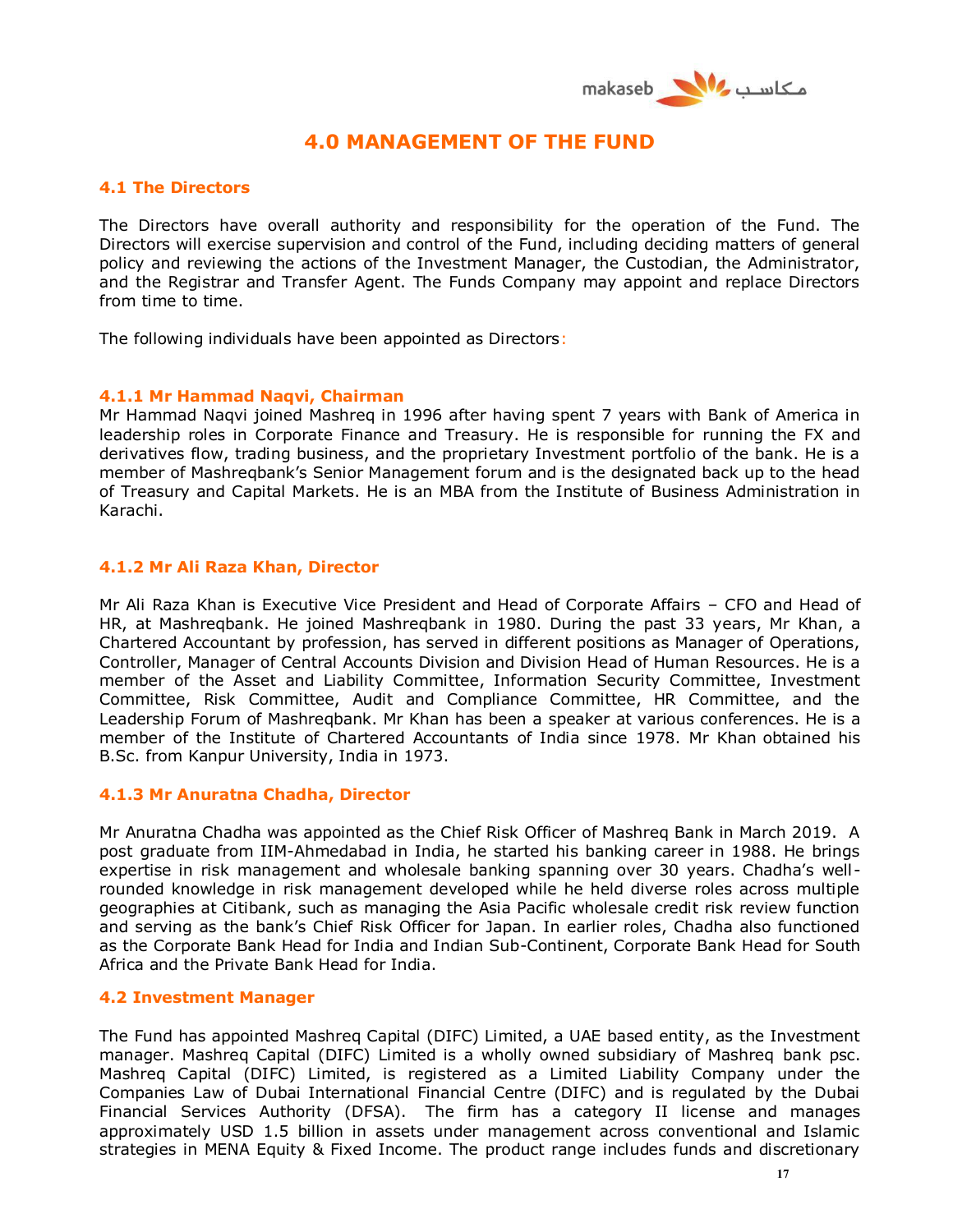

accounts.

The Funds Company has appointed Mashreq Capital (DIFC) Limited as Investment Manager for the Fund pursuant to the Investment Management Agreement. The Investment Manager, with the guidance of the Directors, is responsible for the Fund's management and investment strategy. This includes overseeing the efficient operation of the Fund, ensuring the proper provision of services by the service providers, as well as developing and implementing a viable and robust investment process for the Fund. The Investment Manager should also continuously carry out and review the investment objectives of the Fund, and advise the Directors on the investment program, strategy and overall performance of the Fund on a prompt and regular basis.

## **4.3 Placement Agent**

The Funds Company acting for and on behalf of the Fund has appointed Mashreqbank psc, a UAE based public joint stock company, has been appointed as its Placement Agent pursuant to a Placement Agency Agreement. The Placement Agent has been appointed by the Funds Company to source investors for the Fund on a continuous basis in compliance with the applicable laws and regulations. The Placement Agent's duties include following AML policies and procedures, coordinating all investor follow-up efforts, receiving and forwarding to the Funds Company completed Subscription Agreements, and arranging for the Funds Company to receive subscription amounts paid by investors. In addition, each Placement Agent is authorised to appoint sub-agents to assist in sourcing investors for the Fund, provided that the Placement Agent remains fully responsible for the actions of the sub-agents.

## **4.4 Custodian**

The Funds Company acting for and on behalf of the Fund has appointed Citibank, N.A., acting through its offices located in the Kingdom of Bahrain, has been appointed as Custodian of the Fund's assets pursuant to the Custodian Agreement dated 19 December 2013. Citibank, N.A. will act as the Fund's Custodian in all the markets where the Fund invests. The Custodian Agreement provides that the Custodian carries out the usual duties for the custody of securities and deposit of cash of the Fund. The Custodian will hold the Fund's assets in the name of the Fund or such other name as permitted by law.

Citibank, N.A., acting through its offices located at Citigroup House, 1133, Road 2819, Al Seef District 428, Manama, Kingdom of Bahrain, has been granted a license by the Central Bank of Bahrain to operate as an administrator and custodian for Bahraini domiciled funds in the Kingdom of Bahrain. Citibank is one of the largest financial institutions in the world. Citibank is a group with deeply embedded traditions of good corporate conduct. Headquartered in New York, Citibank, N.A. is one of the largest banking and financial services organisations in the world with a proprietary international network spanning countries and territories in Europe, the Asia-Pacific region, the Americas, the Middle East and Africa.

The Custodian is not involved with the business affairs, organisation, sponsorship or investment management of the Funds Company or the Fund. In addition, the Custodian is not responsible for the preparation of this Prospectus and therefore accepts no responsibility for any information contained in this Prospectus.

The Custodian will not participate in transactions and activities, or make any payments denominated in US Dollars, which, if carried out by a US person, would be subject to sanctions by The Office of Foreign Assets Control of the US Department of the Treasury.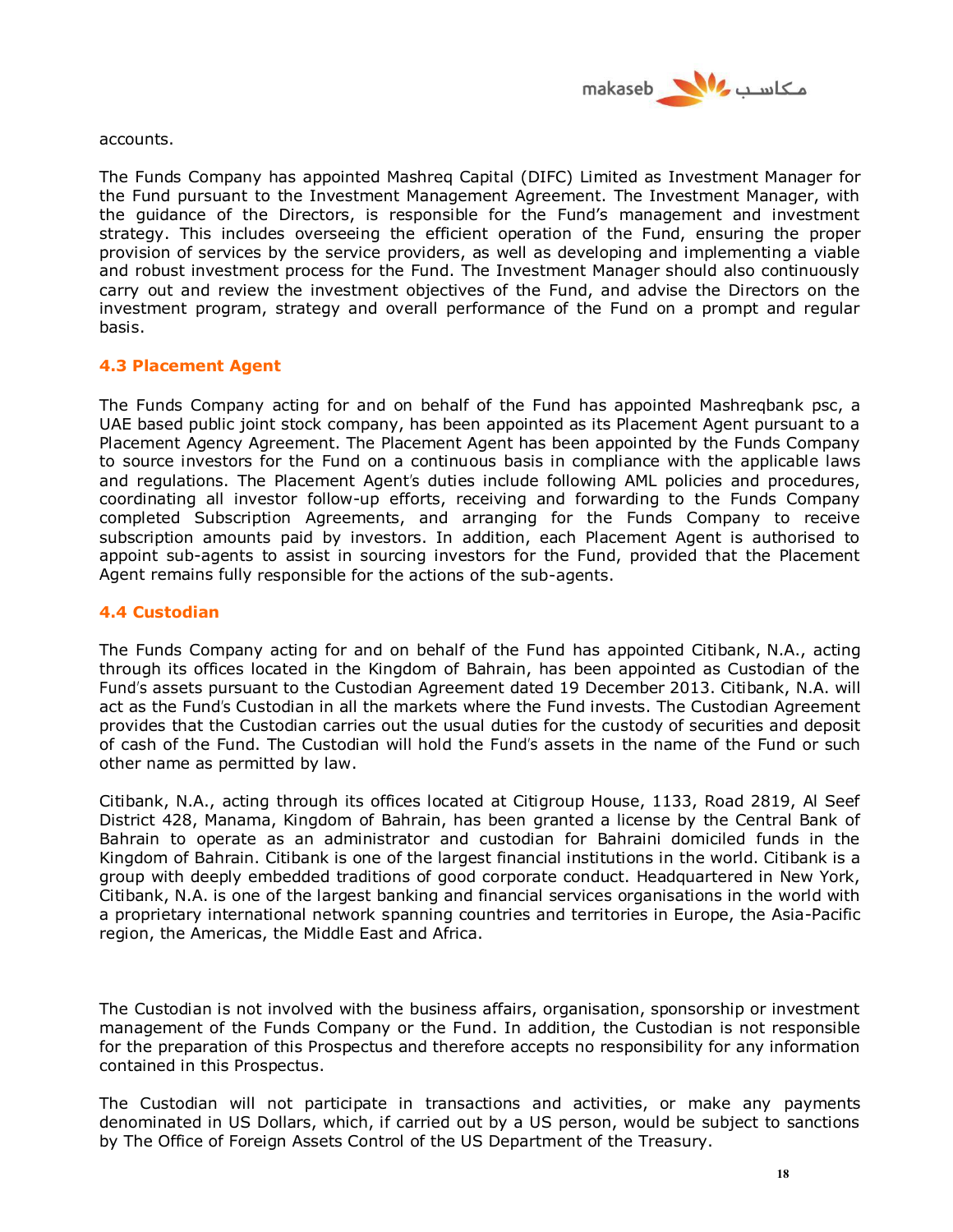

In performing its duties, the Custodian may, at its expense, appoint sub-custodians and administrative support providers as its delegates and to use or participate in market infrastructures and clearance systems. The Custodian shall act in good faith and use reasonable care in the selection, continued appointment, monitoring oversight and periodic review of subcustodians and administrative support providers. Subject to the provisions of the Custodian Agreement, the Custodian will be responsible for all actions of its sub-custodians which arise out of negligence, wilful misconduct or fraud. For the avoidance of doubt, the Custodian shall pay all fees incurred by the sub-custodians. The Custodian will be responsible for the monitoring and reconciliation of all accounts and records held with sub-custodians and agents (and to the extent applicable, brokers) who are not a member of the Custodian's group on a timely and regular basis. The Custodian may deposit or procure the deposit of securities with any clearance system as required by law, regulation or best market practice. The Custodian has no responsibility for selection or appointment of, or for performance by, any clearance system or market infrastructure.

The Funds Company acting for and on behalf of the Fund shall indemnify the Custodian and defend and hold the Custodian harmless from all losses, costs, damages and expenses (including reasonable legal fees) and liabilities for any claims, demands or actions (each referred to as a "**Loss**"), incurred by the Custodian in connection with the Custodian Agreement, except any Loss resulting from the Custodian's negligence, wilful misconduct or fraud. Under no circumstances will the Funds Company nor the Fund be liable to the Custodian for special or punitive damages, or consequential loss or damage, or any loss of profits, goodwill, business opportunity, business, revenue or anticipated savings, in relation to the Custodian Agreement, whether or not the relevant loss was foreseeable, or the Funds Company was advised of the possibility of such loss or damage or that such loss was in contemplation of the Custodian.

The appointment of the Custodian may be terminated by not less than 60 days' notice in writing. Termination of the Custodian Agreement is subject to the discretion of the Central Bank of Bahrain.

### **4.5 Administrator & Registrar and Transfer Agent**

The Funds Company acting for and on behalf of the Fund has appointed Karvy Fintech (Bahrain) W.L.L. as the Fund Administrator, pursuant to an Administration Agreement dated 29 February 2016. The Funds Company (acting for and on behalf of the Fund) has also appointed Karvy Fintech (Bahrain) W.L.L. as the Registrar and Transfer Agent, pursuant to a Registrar and Transfer Agency Agreement dated 29 February 2016.

Karvy Fintech (Bahrain) W.L.L. is licensed and regulated by the Central Bank of Bahrain and, provides Fund Administrator and Registrar services to its clients in the Kingdom of Bahrain and the AMCs based in other parts of the GCC for the Bahraini domiciled funds.

Administration Agreement provides that the Administrator will be responsible for the general administration of the Fund, which includes, among other things, providing record-keeping services, calculating the Net Asset Value of the Fund and the Net Asset Value per Unit and report those to the Board of Directors and to the Investment Manager, ensuring that the Fund's assets are invested in accordance with the Prospectus (and accordingly report to the Central Bank of Bahrain, the Board of Directors and the Investment Manager), regulatory compliance monitoring (such as breaches of the investment limits, a significant decline in the Net Asset Value of the Fund as per the CBB CIU Rules, suspension of the determination of the Net Asset Value), preparation of semi-annual and annual accounts for the Fund, the annual accounts of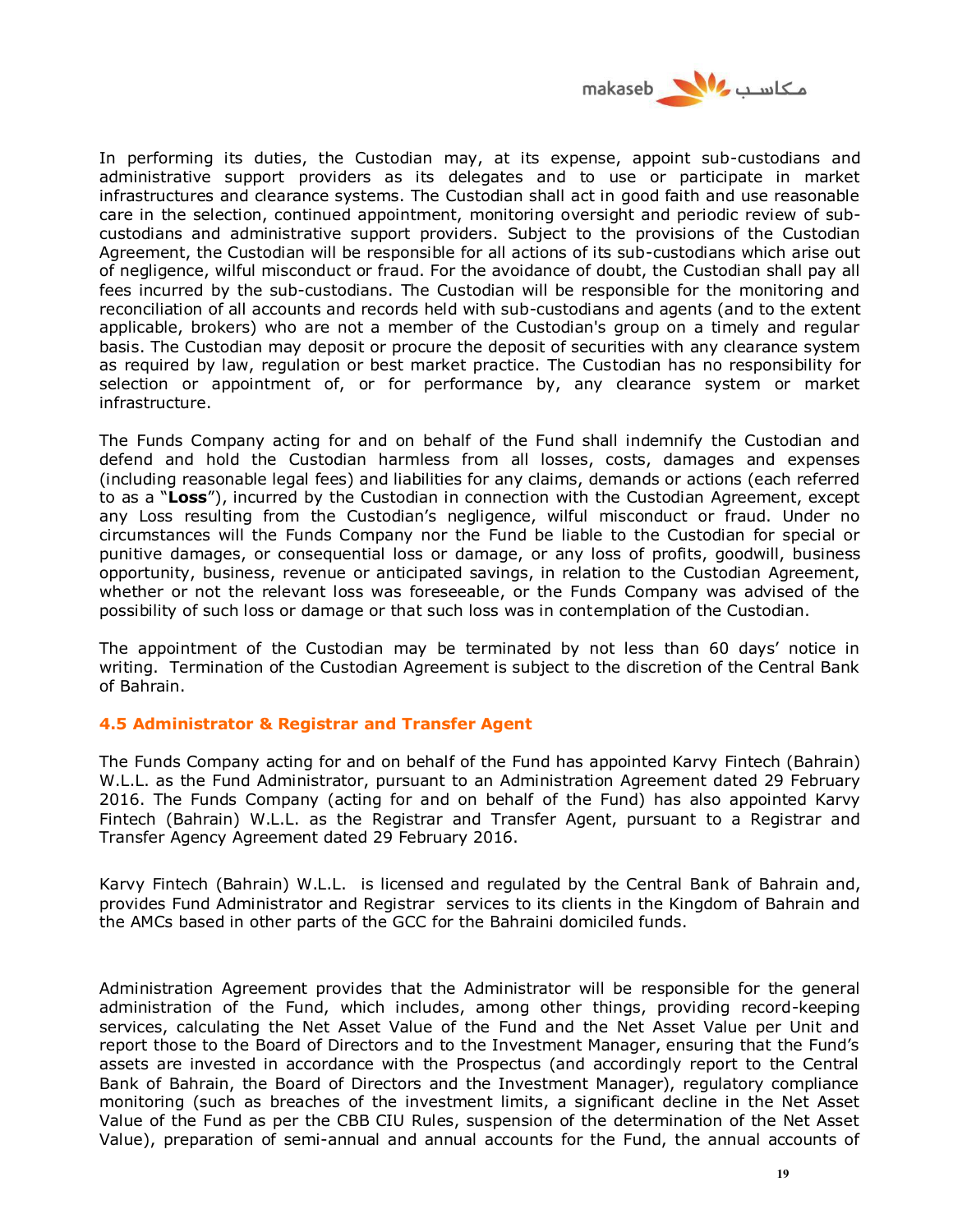

the Funds Company, preparing the Quarterly Statistical Report (Form CIU-QS) and report those accounts and reports to the Central Bank of Bahrain, to the Operator and to the Investment Manager, filing notices and other matters with the relevant regulators, safe keeping of the Fund's documents, maintaining records of meetings of the Board of Directors acting on behalf of the Fund, ensure the calculation of and payment of the Fund's fees and expenses and distributions and dividends and other administrative functions.

The Administrator shall furthermore prepare the Funds Company's annual financial statements and report those to the Central Bank of Bahrain, the Operator and the Investment Manager.

The Administrator is entitled to be indemnified by the Funds Company out of the assets of the Fund from and against any and all direct liabilities, obligations, losses, damages, penalties, actions, judgments, suits, costs, expenses and disbursements of any kind or nature whatsoever (other than those resulting from gross negligence (at the sole discretion of the Funds Company), fraud, bad faith, mismanagement or wilful default on the part of the Administrator, or on the part of its servants, agents or delegates in performing its obligations or duties under the Administration Agreement which may be imposed on, incurred by or asserted against the Administrator in performing its obligations or duties under the Administration Agreement.

The appointment of the Administrator may be terminated by not less than 90 days' notice in writing.

The Registrar and Transfer Agent shall be responsible for maintaining an accurate Unit Holders register for the Fund and for the processing and recording of the issuance, transfer and redemption of Units, issuing confirmation notices and Unit Holders statements. In absence of manifest errors, entries in the Unit Holder's Register shall be conclusive and binding.

The appointment of the Registrar and Transfer Agent may be terminated in accordance with the provisions of the Registrar and Transfer Agency Agreement.

#### **4.6 Auditors**

The Funds Company acting for and on behalf of the Fund has appointed Deloitte & Touche, Bahrain as its Auditor. The Auditors shall submit its report to the annual general meeting of the Unit Holders. Such report will be prepared in accordance with the International Financial Reporting Standards (IFRS) and will contain an opinion regarding the Fund's financial statements for the relevant financial year.

Such reports will provide an opinion regarding the Fund's financial statements and an assessment of the accounting principles used. The Auditor will also review the unaudited semiannual financials of the Fund.

### **4.7 Change in the service providers of the Fund**

Any change to the service providers of the Fund must be approved by the Central Bank of Bahrain, prior to the termination of the relevant agreement with such service provider.

#### **4.8 Financial Year**

The financial year of the Fund shall begin on January 1 and end on December 31 of each year.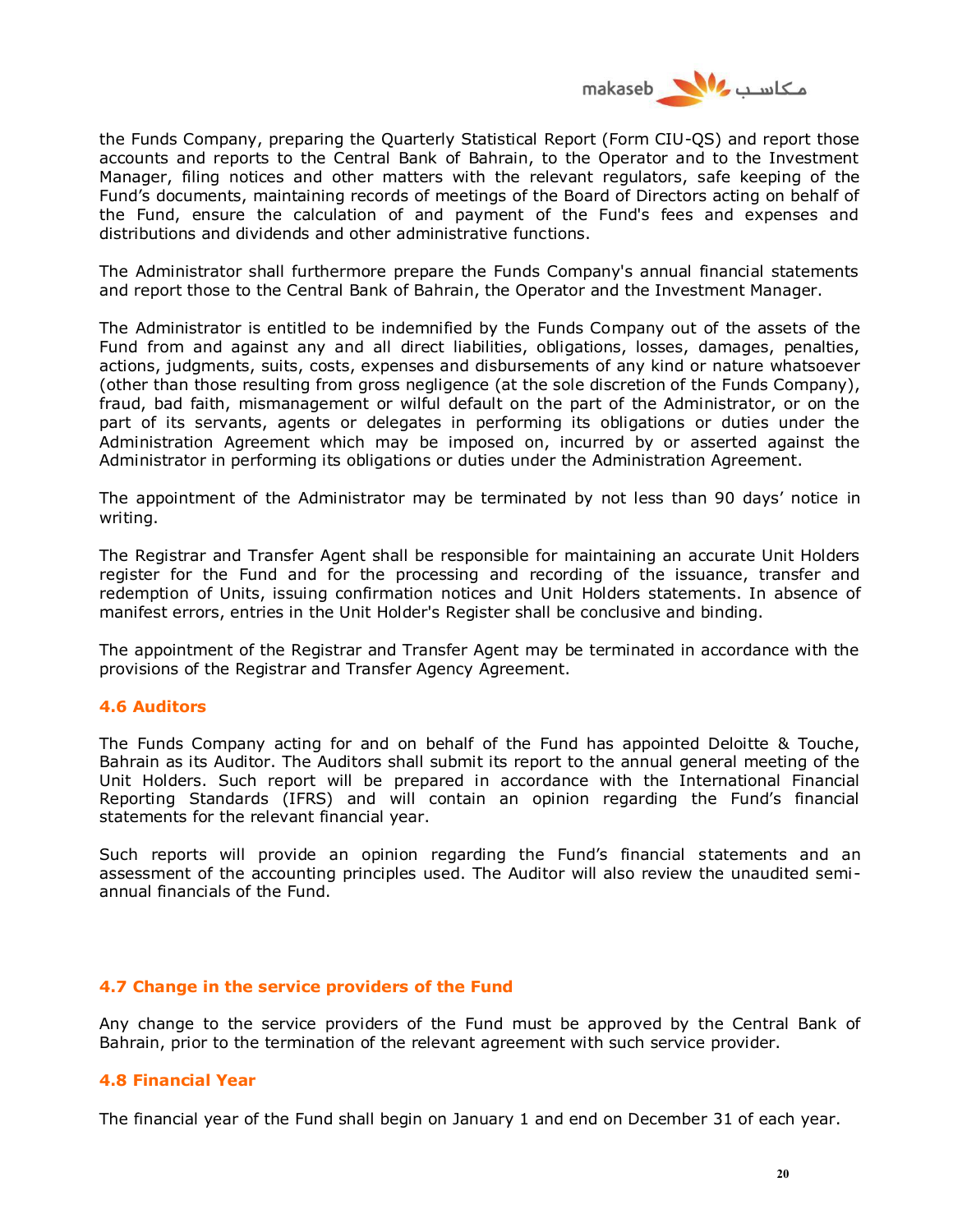

# **5.0 THE FUND PARTICIPATION**

## **5.1 Subscription**

Class B Units are available for subscription on each Dealing Day provided the Fund has received a completed Subscription Agreement and confirmation of the receipt of cleared funds credited to the customer's investment account at least 2 Business Days prior to such Dealing Day (subject to the discretion of the Directors to waive such notice period). If the Subscription Agreement and/or cleared funds are received after the deadline, it will (unless otherwise determined by the Directors) be treated as a request for subscription on the next Dealing Day.

Class B Units will be offered at the Net Asset Value per Unit. The initial NAV per Unit was US Dollars 10.00 at the Fund's launch date. Subscriptions for Class B Units are subject to a minimum subscription of US Dollars 10,000.00. A Subscription Fee of up to a maximum of 2.0% may be charged on the subscription amount to the benefit of the Fund, unless waived by the Investment Manager in its sole discretion. Part or all of such Subscription Fee may be shared by the Fund with authorised Placement Agents.

Class DI and Class DA Units are available for subscription on each Dealing Day provided the Fund has received a completed Subscription Agreement and confirmation of the receipt of cleared funds credited to the customer's investment account at least 2 Business Days prior to such Dealing Day (subject to the discretion of the Investment Manager to waive such notice period). If the Subscription Agreement and/or cleared funds are received after the deadline, it will (unless otherwise determined by the Directors) be treated as a request for subscription on the next Dealing Day.

Class DI and Class DA Units will be offered at the Net Asset Value per Unit. The initial NAV per Unit will be US Dollars 10.00 at the launch date of Class DI and Class DA Units. Subscriptions for Class DI and Class DA Units are subject to a minimum subscription of US Dollars 10.00. A Subscription Fee of up to a maximum of 2.0% may be charged on the subscription amount to the benefit of the Fund, unless waived by the Investment Manager in its sole discretion. Part or all of such Subscription Fee may be shared by the Fund with authorised Placement Agents.

Details of the Fund's account are set out in the Subscription Agreement. The Fund, the Funds Company and the Placement Agent(s) reserve the right to reject or accept subscriptions in their absolute discretion and without assigning any reason thereof. If the Fund or its agents reject any application, any monies received by the Fund in respect of the application will be promptly returned to the applicant without interest. Prospective investors will be required to complete and return a Subscription Agreement substantially under the form as attached. The completed Subscription Agreement should be sent to the relevant authorised Placement Agent or the Funds Company details of which are provided in the Subscription Agreement.

The completed Subscription Agreement will, save as determined by the Directors, be irrevocable. It may be sent by facsimile, provided that the subscriber has signed a fax indemnity form. Following such facsimile, the original copy of the Subscription Agreement must be sent immediately by post or by internationally recognised courier. Failure to provide the original copy of the Subscription Agreement may, at the discretion of the Directors result in the rejection of the allotment of Units.

Fractions of Units will be issued to the nearest three decimal places if the subscription monies represent less than the subscription price per Unit. Subscription monies representing less than US Dollar 1.00 will not be returned to the applicant but will be used to accrue its holding of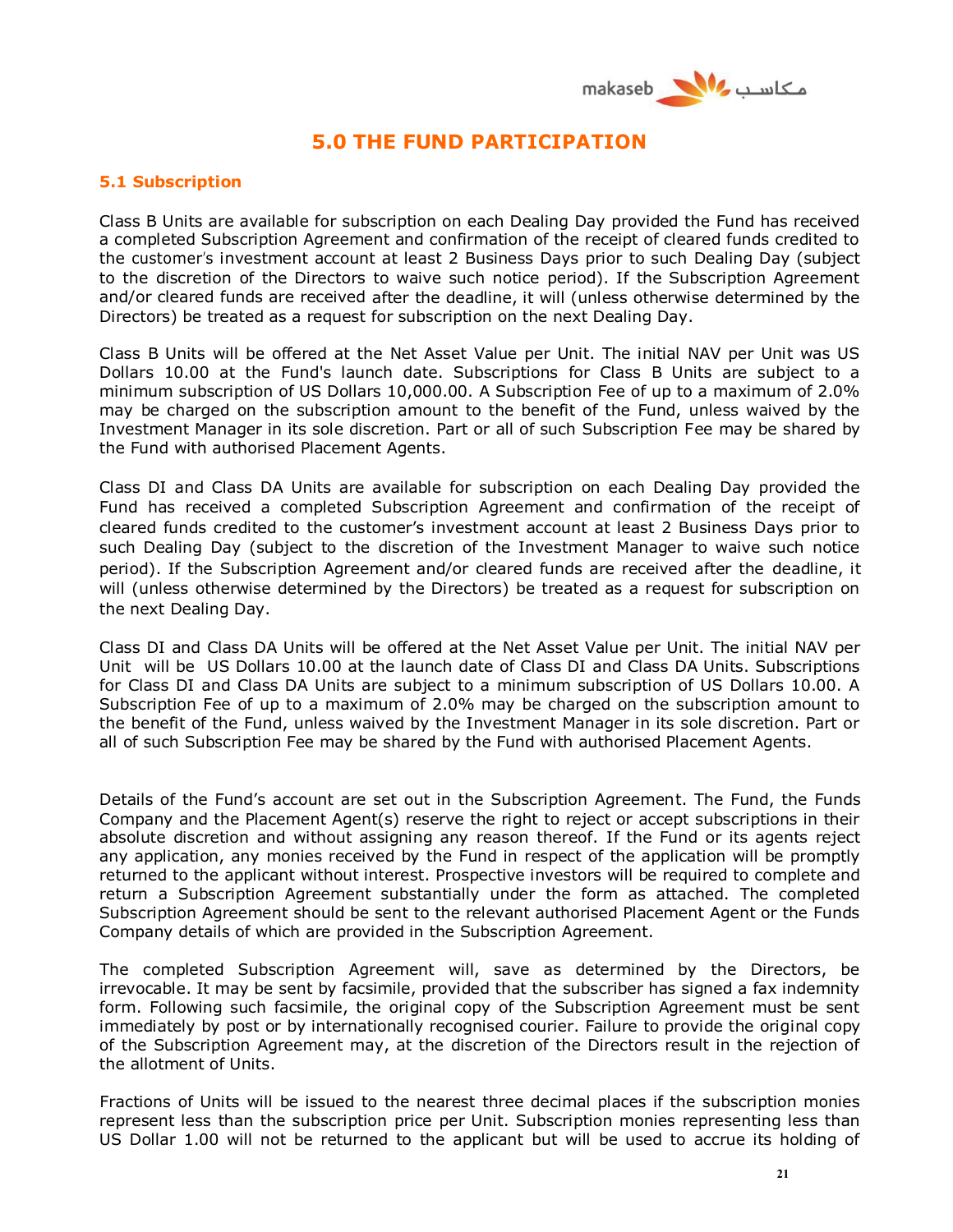

Units.

A confirmation stating the Units allotted will be sent to subscribers on approval of their application following the relevant Dealing Day and after the NAV has been calculated.

Units will be recorded in the Unit Holders register of the Fund. The Registrar and Transfer Agent will maintain the Unit Holders register of the Fund. Confirmation letters attesting the Units issued in favour of the Unit Holder will be sent to the Unit Holder by the Registrar and Transfer Agent free of charge.

## **5.2 Redemption**

Class B Units may be redeemed by the Fund at the request of a Unit Holder as of each Dealing Day at the redemption price per Unit as of such Dealing Day, provided the Unit Holder gives notice to the Investment Manager, the relevant authorised Placement Agent or the Funds Company two (2) Business Days prior to the relevant Dealing Day. The Investment Manager may in its sole discretion waive such notice period. Redemptions may be made at such other times with the consent of and upon such terms of payment as may be approved by the Investment Manager in its sole discretion.

Class DI and class DA Units, at a minimum of USD 100, may be redeemed by the Fund at the request of a Unit Holder as of each Dealing Day at the redemption price per Unit as of such Dealing Day, provided the Unit Holder gives notice to the Investment Manager, the relevant authorised Placement Agent or the Funds Company two (2) Business Days prior to the relevant Dealing Day. The Investment Manager may in its sole discretion waive such notice period. Redemptions may be made at such other times with the consent of and upon such terms of payment as may be approved by the Investment Manager in its sole discretion.

A request for redemption must be made as per the attached Redemption Form and once submitted to the Registrar and Transfer Agent, may not be withdrawn by the Unit Holder except in case of a suspension of redemptions. The consent of the Directors is required for any withdrawal of a redemption request.

Redemption proceeds may be paid in cash or in specie (underlying portfolio holdings of the Fund). If redemption proceeds have to be paid in specie, Unit Holders will be notified at least two (2) Business Days prior to such payment. Cash payments will be made in US Dollars or UAE Dirhams, as per Unit Holders' instructions, and will be remitted by wire transfer to the account from which the original investment was wired after deduction of all relevant expenses.

If on a particular Dealing Day, the amount of the aggregate redemption requests minus the amount of the aggregate subscription requests exceeds 10% of the Fund's NAV, the Fund will be entitled to reduce the redemption requests pro rata (or in such manner as the Fund may deem appropriate) amongst the Unit Holders seeking to redeem on such Dealing Day so that only the Fund's NAV is only reduced by 10%. Requests for redemption of Units which cannot be met on any one Dealing Day will be carried forward to the next Dealing Day, subject to the same provision but will be given priority over subsequent redemption requests. The Units subject to any such deferred redemption request will remain subject to the performance of the Fund. Redemption requests for the remaining Units can only be withdrawn by the Unit Holders with the approval of the Investment Manager, in its sole discretion.

For Class B units partial redemptions will be declined if these are for less than US Dollars 10,000, or if these will cause a Unit Holder to hold Units for an amount lower than the minimum holding amount unless the Directors determine otherwise in their sole discretion.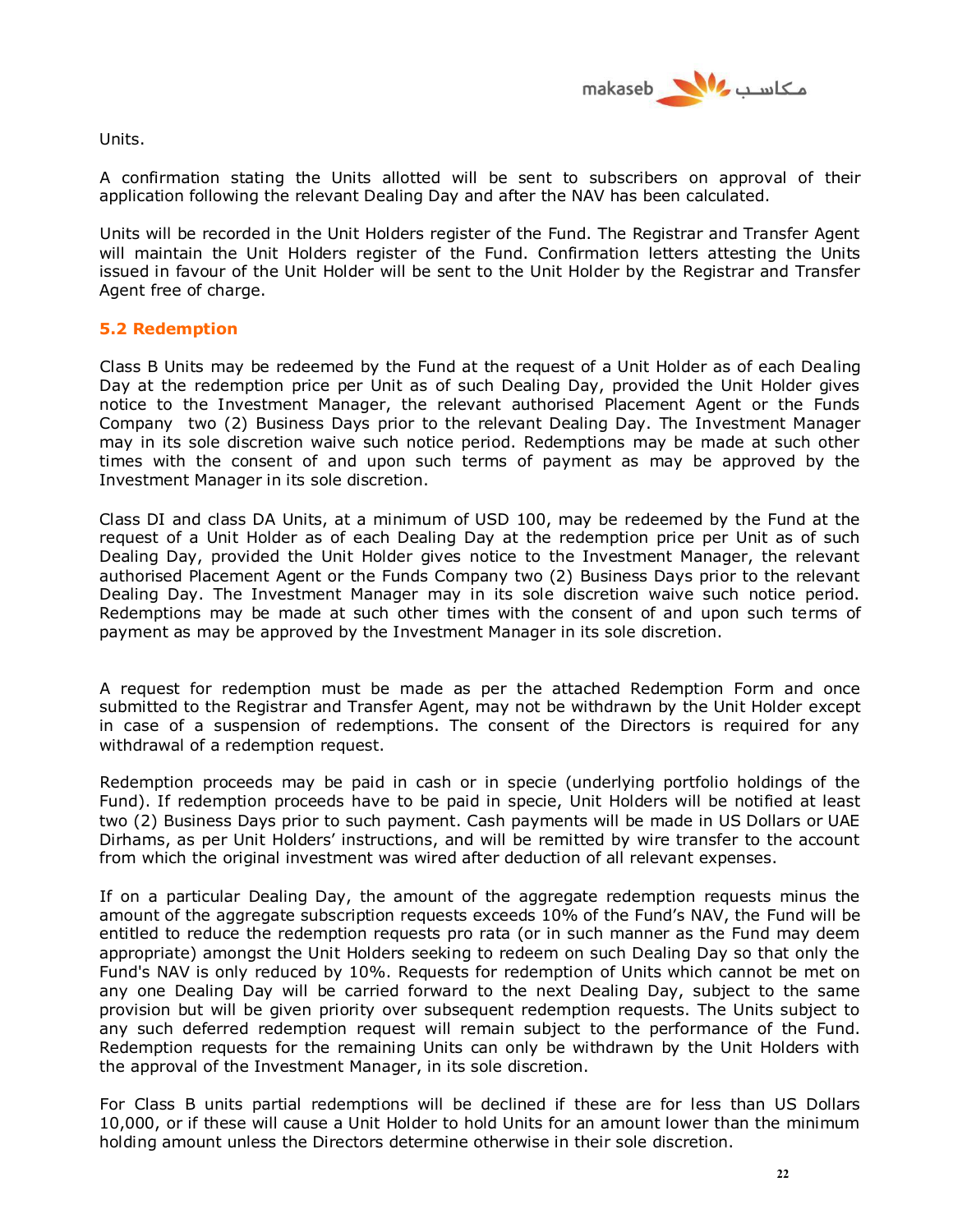

The Fund has the right upon two (2) Business Days notice to compulsorily redeem on a Dealing Day any Unit held by a Unit Holder at the redemption price per Unit as at the Valuation Day immediately prior to such Dealing Day for the following reasons:

- a) the Units are held for the benefit (directly or indirectly) of any Restricted Person, or any other person whose continued holding would subject the Fund, its Unit Holders, the Funds Company and/or the Investment Manager to regulation not otherwise applicable to the Fund, the Funds Company or the Investment Manager or would result in any adverse tax consequences for the Fund, its Unit Holders, the Funds Company and/or the Investment Manager;
- b) the holding amount of a Unit Holder in the Fund is less than US Dollars 10,000 or such other amount determined by the Board of Directors in its sole discretion;
- c) any of the representations of the Unit Holder in its Subscription Agreement were not true when issued or have ceased to be true;
- d) the Articles of Association of the Funds Company otherwise require such redemption; or
- e) for any reason the Fund deems appropriate.

The maximum interval between the request for redemption and the dispatch of the redemption proceeds to the customer's investment account with a licensed institution will be ten (10) Business Days.

## **5.3 Redemption Price**

The redemption price for Class B Units will be equal to the NAV per Unit as determined on the relevant Valuation Day. A redemption fee of 3% of the Net Asset Value (NAV) may be charged to the benefit of the Fund if Units are redeemed by the Unit Holder within the first three months of their purchase, 2% if they are redeemed between three to six months, and 1% if they are redeemed between six to twelve months, unless waived by the Investment Manager in its sole discretion. Part or all of such Redemption Fee may be shared by the Fund with authorised Placement Agents. No Redemption Fee will be payable if the Units are redeemed at the request of a Unit Holder after a holding period of more than twelve months.

The redemption price for Class DI and Class DA Units will be equal to the NAV per Unit as determined on the relevant Valuation Day.

### **5.4 Suspension of Subscription and Redemption of Units**

The Fund may temporarily suspend the determination of the Net Asset Value per Unit and the subscription and redemption of Units upon the occurrence of one or more of the following events:

- 1. When any Exchange/System on which a substantial portion of the Fund's investments are quoted or dealt is closed otherwise than for ordinary holidays, or during which dealings therein are restricted or suspended in a way that affects the valuation of the Fund's assets;
- 2. The existence of any state of affairs which constitutes, in the opinion of the Directors, an emergency as a result of which disposal or the valuation of the Fund's assets would be impractical;
- 3. If on account of restrictions affecting the transfer of funds, transactions on behalf of the Fund are rendered impracticable or if purchase, sale, deposits and withdrawals of Fund assets cannot be effected in the normal course of business;
- 4. If an order by a Bahraini court or Bahraini regulatory body is issued requiring such suspension. During the suspension period, the Fund shall not issue, redeem, transfer or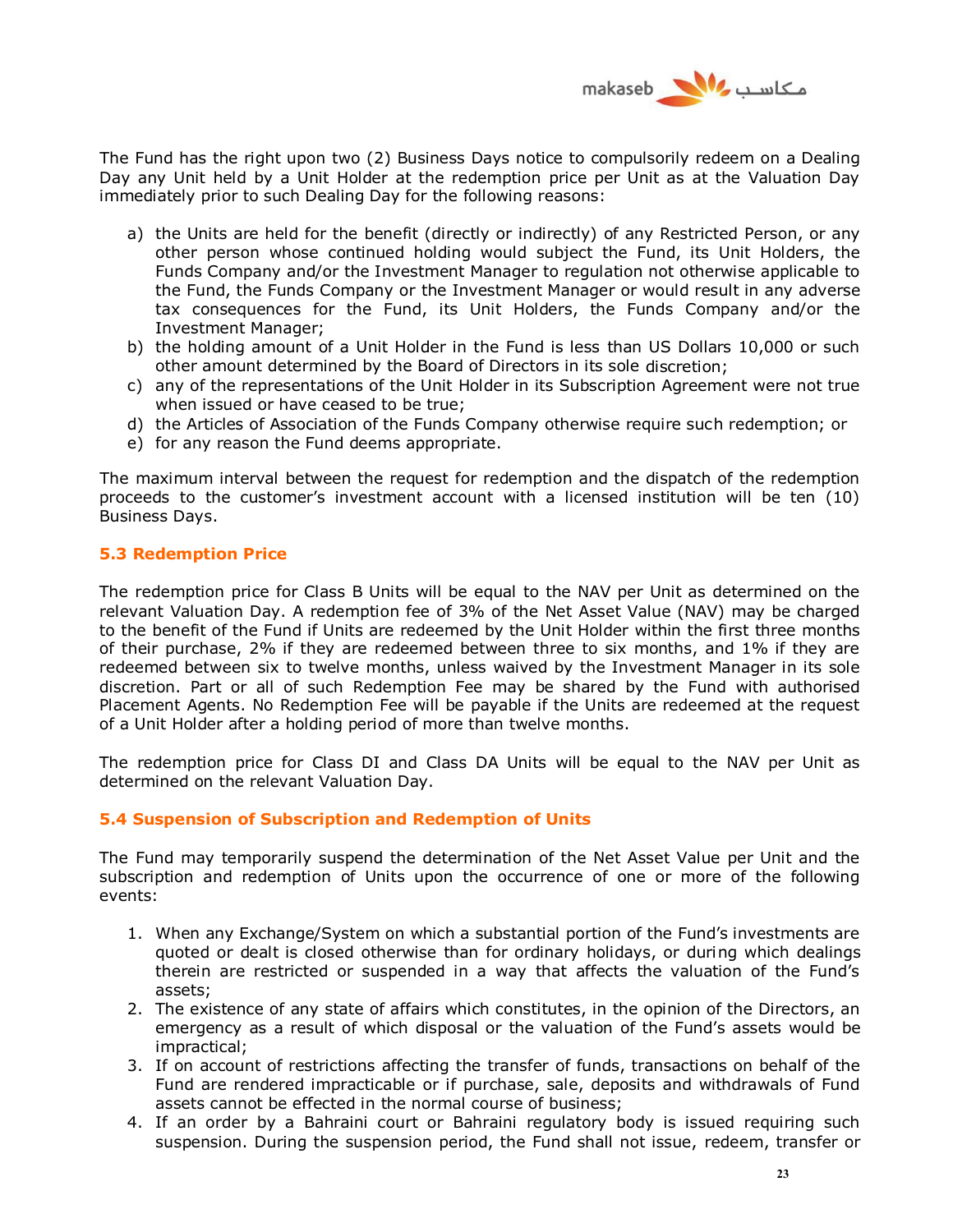

switch (convert) Units. Where a suspension occurs as described above, the Registrar and Transfer Agent shall notify the Central Bank of Bahrain, as soon as possible and with the reasons thereof. Prior approval from the Central Bank of Bahrain will be sought before recommencement of calculation of the Net Asset Value per Unit.

## **5.5 Listing and Transfer of Units**

Currently the Class B Units are listed on the Bahrain Bourse; it is anticipated that Class DI and Class DA Units will be listed as well. The Fund may seek listing of the Units on any Stock Exchange, especially other GCC Stock Exchanges. The Investment Manager does not intend at this time to make a secondary market in the Units, but may do so in the future.

The Units may not be directly or indirectly sold, transferred, or assigned, by operation of law or otherwise, without the prior written consent of the Funds Company. Any attempt by a Unit Holder to transfer Units will not be recognised by the Funds Company and the ownership of such Units will remain with the relevant original Unit Holder. Transferees shall be subject to the same terms and conditions as subscribers including but not limited to the provision of information, documents and minimum subscription amount. No transfer will be effected unless a transfer form is completed and signed by both the seller and purchaser or their respective agents and submitted to the Registrar and Transfer Agent.

### **5.6 Ownership Restrictions and Compulsory Redemption**

Investors may subscribe for Units provided legislation or regulations in Bahrain and in their country of citizenship, residence, domicile or incorporation permits them to do so. Persons who have not reached legal majority age are not allowed to subscribe for Units unless he/she has the written authorisation of his/her lawful guardian.

US persons or US residents as defined in regulations under the US Securities Act of 1933 are not allowed to subscribe.

The Fund may compulsorily redeem any Unit, at the prevailing Net Asset Value per Unit, if the Funds Company or the Investment Manager, in their absolute discretion, determine that the holding of any Unit by the relevant Unit Holder is in contravention of any applicable laws or regulations or would result in adverse tax consequences or additional regulation of the Fund, the Funds Company or the Investment Manager.

## **5.7 Foreign Account Tax Compliance Act**

Sections 1471 through 1474 of the U.S. Internal Revenue Code of 1986 ("**FATCA**") impose a new reporting regime and potentially a thirty per cent (30%) withholding tax with respect to certain payments to (a) any non-U.S. financial institution (a **foreign financial institution**, or **FFI** (as defined by FATCA)) that does not become a **Participating FFI** by entering into an agreement with the U.S. Internal Revenue Service ("**IRS**") to provide the IRS with certain information in respect of its account holders and investors or is not otherwise exempt from or in deemed compliance with FATCA; and (b) any investor (unless otherwise exempt from FATCA) that does not provide information sufficient to determine whether the investor is a U.S. person or should otherwise be treated as holding a "United States Account" of the Fund (a **Recalcitrant Holder**). The Fund is classified as an FFI.

The new withholding regime will be phased in beginning 1 July 2014 for payments from sources within the United States of America and will apply to "foreign pass thru payments" (a term not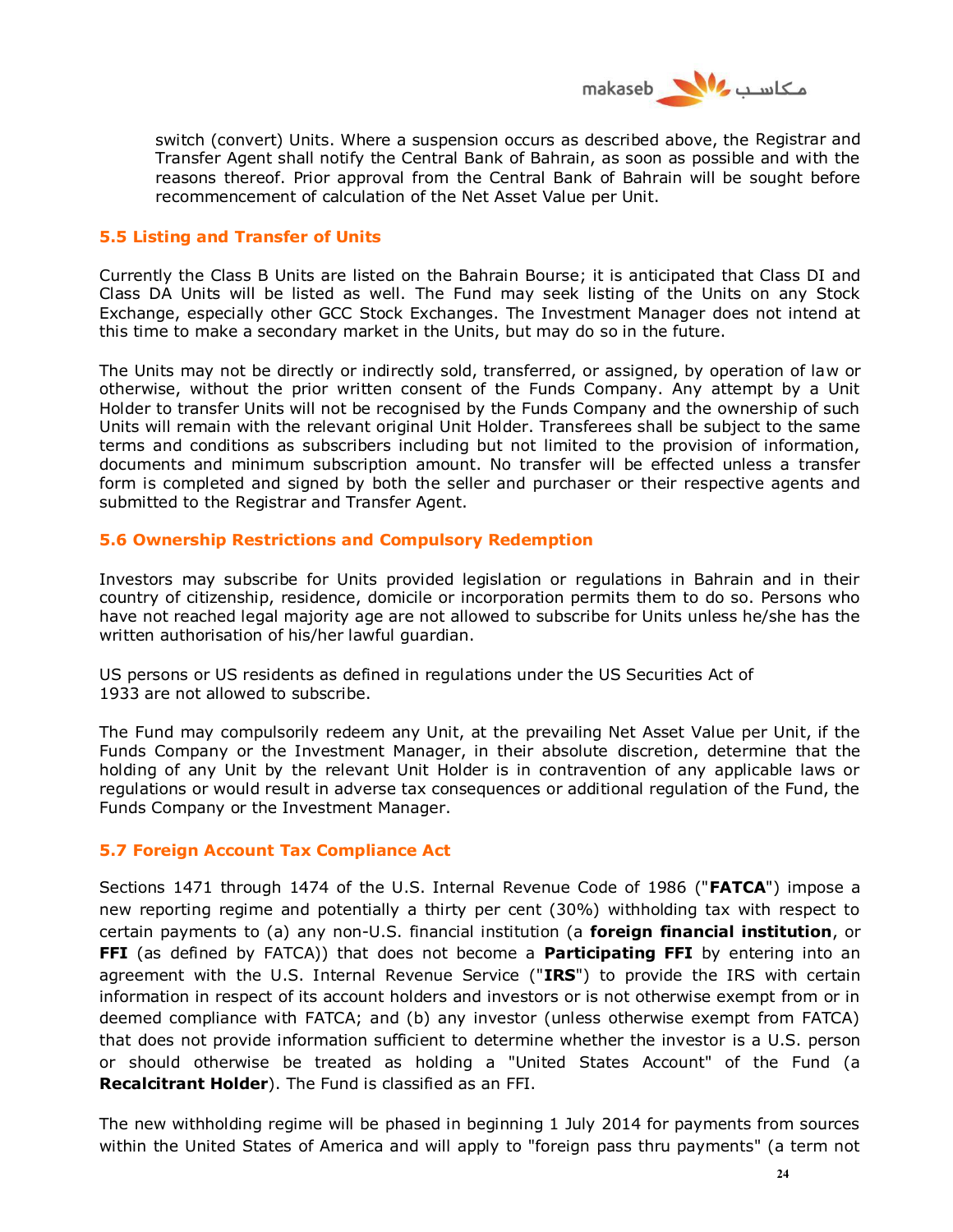

yet defined) no earlier than 1 January 2017. This withholding would potentially apply to payments in respect of: (a) any investments characterised as debt (or which are not otherwise characterised as equity and have a fixed term) for U.S. federal tax purposes that are issued on or after the "grandfathering date", which is the date that is six (6) months after the date on which final U.S. Treasury regulations defining the term foreign pass thru payment are filed with the Federal Register, or which are materially modified on or after the grandfathering date; and (b) any investments characterised as equity or which do not have a fixed term for U.S. federal tax purposes, whenever issued.

The United States of America and a number of other jurisdictions have announced their intention to negotiate intergovernmental agreements to facilitate the implementation of FATCA (each, an "**IGA**"). Pursuant to FATCA and the "Model 1" and "Model 2" IGAs released by the United States of America, an FFI in an IGA signatory country could be treated as a "Reporting FI" not subject to withholding under FATCA on any payments it receives. Further, an FFI in a Model 1 IGA jurisdiction generally would not be required to withhold under FATCA or an IGA (or any law implementing an IGA) (any such withholding being **FATCA Withholding**) from payments it makes. The Model 2 IGA leaves open the possibility that a Reporting FI might in the future be required to withhold as a Participating FFI on foreign pass thru payments and payments that it makes to Recalcitrant Holders. Under each Model IGA, a Reporting FI would still be required to report certain information in respect of its account holders and investors to its home government or to the IRS. The United States of America and Bahrain have reached an agreement in substance and an IGA based largely on the Model 1 IGA (the **US-Bahrain IGA**) is treated as "in effect" by U.S. Treasury.

The Fund expects to be treated as an FFI pursuant to the US-Bahrain IGA. However, no assurance can be given that the Fund will be treated as an FFI. If the Fund becomes a Participating FFI under FATCA, the Fund and financial institutions through which payments on the Units are made may be required to withhold FATCA Withholding if: (a) any FFI through or to which payment on such Units is made is not a Participating FFI, a Reporting FI, or otherwise exempt from or in deemed compliance with FATCA; or (b) an investor is a Recalcitrant Holder.

FATCA is particularly complex and its application is uncertain at this time. The above description is based in part on regulations, official guidance and the US-Bahrain IGA, all of which are subject to change or may be implemented in a materially different form. Prospective investors should consult their tax advisers on how these rules may apply to the Fund and to payments they may receive in connection with the Units.

TO ENSURE COMPLIANCE WITH IRS CIRCULAR 230, EACH TAXPAYER IS HEREBY NOTIFIED THAT: (A) ANY TAX DISCUSSION HEREIN IS NOT INTENDED OR WRITTEN TO BE USED, AND CANNOT BE USED BY THE TAXPAYER FOR THE PURPOSE OF AVOIDING U.S. FEDERAL INCOME TAX PENALTIES THAT MAY BE IMPOSED ON THE TAXPAYER; (B) ANY SUCH TAX DISCUSSION WAS WRITTEN TO SUPPORT THE PROMOTION OR MARKETING OF THE TRANSACTIONS OR MATTERS ADDRESSED HEREIN; AND (C) THE TAXPAYER SHOULD SEEK ADVICE BASED ON THE TAXPAYER'S PARTICULAR CIRCUMSTANCES FROM AN INDEPENDENT TAX ADVISER.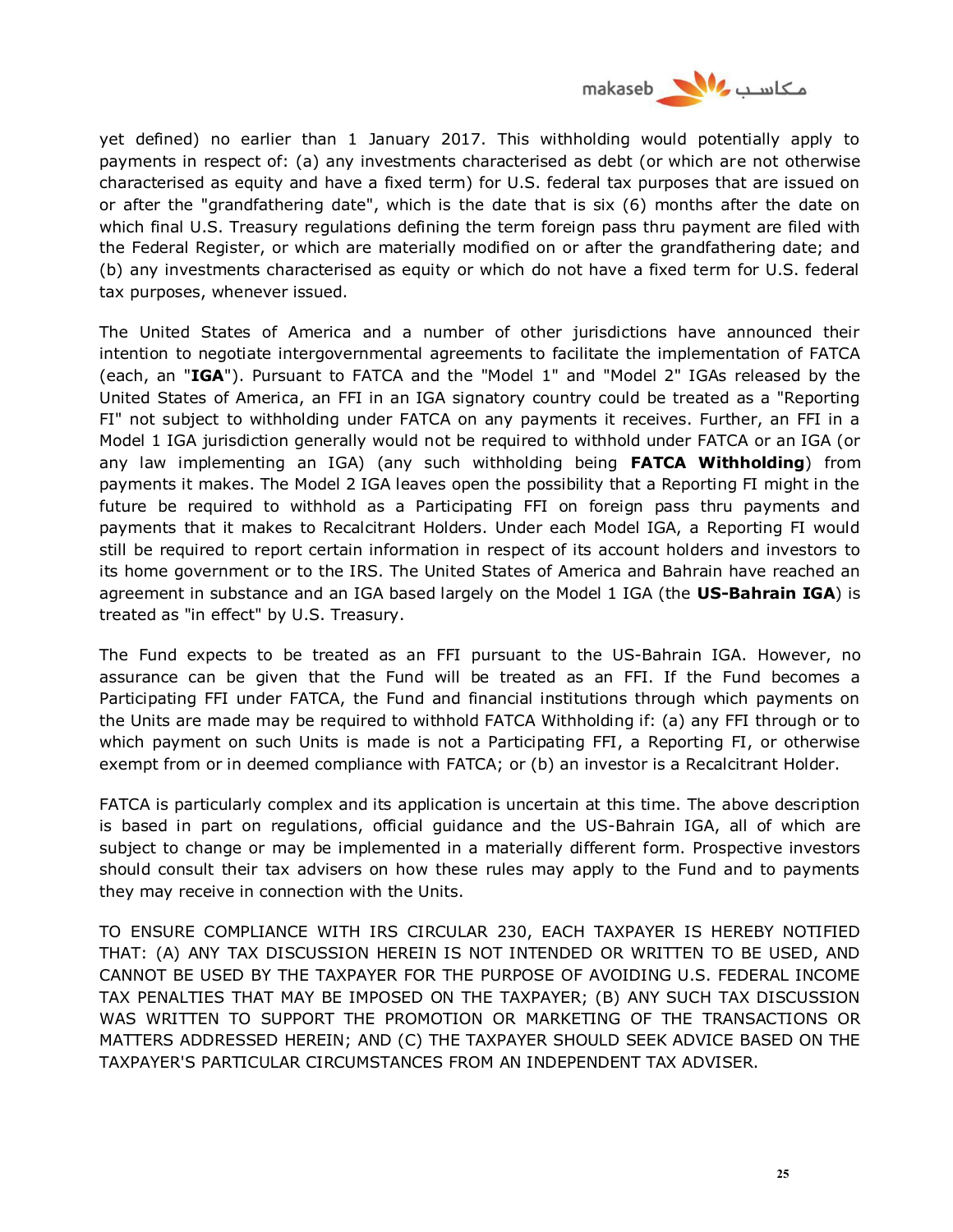

# **6.0 DETERMINATION OF NET ASSET VALUE**

The Net Asset Value of the Fund will be determined as of each Valuation Day.

The Net Asset Value per Unit of each respective share class will be calculated by the Administrator in conjunction with the Custodian(s) using the following formula:

 the total proportionate assets of the Fund subtracted by the total liabilities applicable to the relevant share class, and divided by

 the total number of outstanding Units of each respective share class on such Valuation Day

The assets of the Fund are segregated from the assets of the Funds Company.

For determination of the Net Asset Value, normally traded investments shall be valued at the last available bid price or official closing price provided by the stock exchange on the Valuation Day at which such investment traded, unless such price is not representative. In respect of an investment for which a representative price is not readily available or where such investment is not regularly traded, the value shall be based on independent third party valuation. For other types of assets, the Administrator and the Investment Manager shall determine the method of valuation. The value of all assets and liabilities denominated in a currency other than US Dollars shall be converted to US Dollars at the last available closing exchange rate on the Valuation Day as determined by the Administrator.

There will be deducted from the total value of the Fund's assets all accrued debts and liabilities, including:

- a) Investment Management Fee and other fees and disbursements of the Investment Manager earned but not yet paid;
- b) Any allowance for the Fund's estimated annual audit, legal and other fees;
- c) Fees and charges of the Custodian and Administrator and brokerage fees;
- d) Fee and charges of the Registrar and Transfer Agent;
- e) Fees and charges of the Directors;
- f) Charges in respect of the sale of Investments of the Fund contracted to be sold;
- g) The gross acquisition consideration of investments or other property contracted to be purchased for the Fund;
- h) Reserves authorised or approved by the Directors or the Investment Manager for duties and charges or taxes or contingencies (accrued where appropriate on a day-to-day basis);
- i) The aggregate amount of all borrowings and interest, commitment fees and other charges arising in connection therewith (accrued where appropriate on a day to day basis);
- j) Other liabilities of the Fund of whatsoever nature (which shall, where appropriate, be deemed to accrue from day to day) including outstanding payments on any Units previously redeemed and, as from the record date in respect thereof, any dividends declared and not paid (contingent liabilities being valued in such manner as the Directors may determine from time to time in any particular case);
- k) All costs relating to any litigation in which the Fund is involved.

The fees deductible are variable among the share classes, i.e. particular fees applicable to a share class will be considered as part of the liabilities for the purposes of calculating the NAV per Unit of the particular share class.

The Net Asset Value of the Fund and the Units will be expressed in US Dollars and will be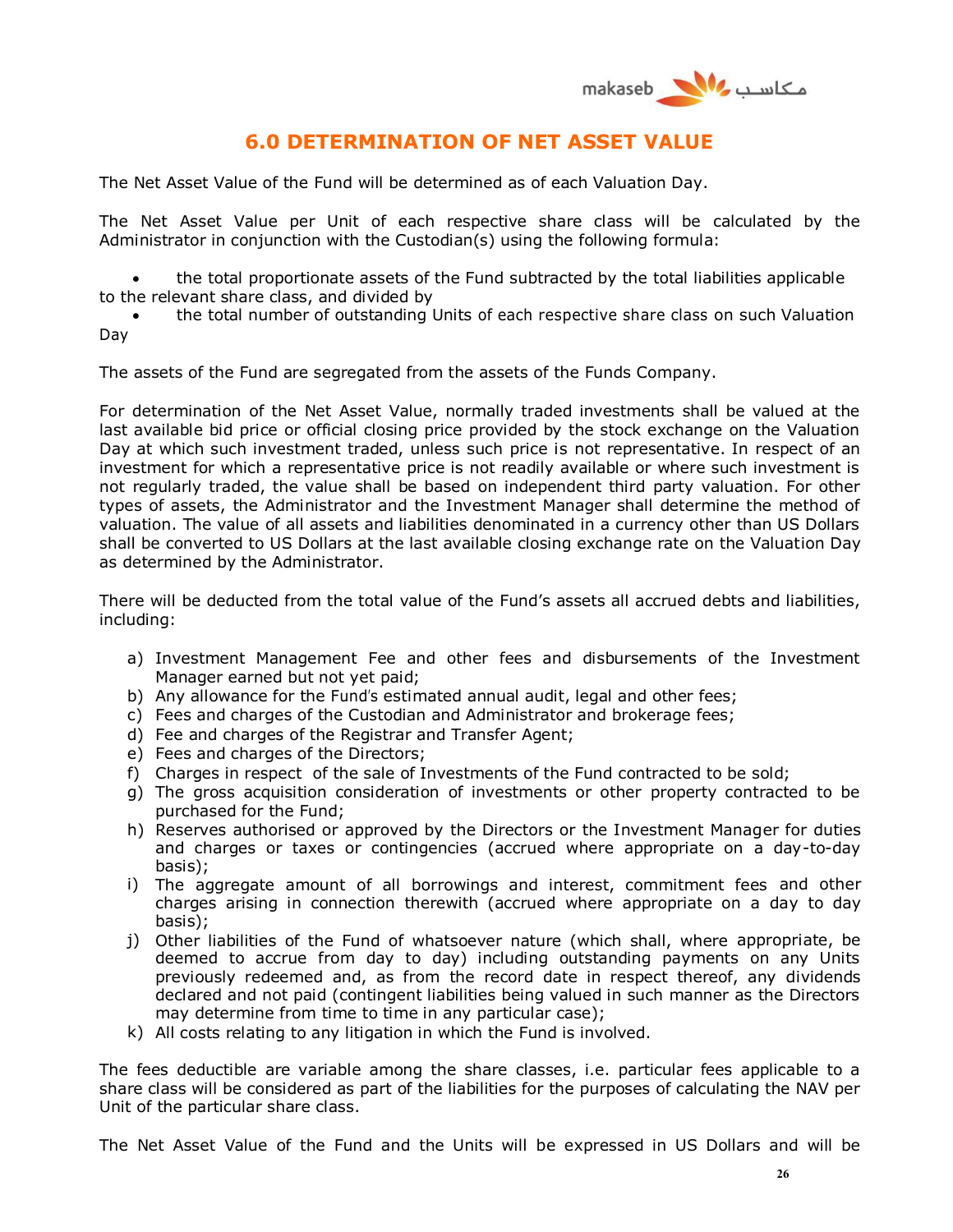

rounded to the nearest cent and in the case of 0.5 of a cent being rounded up, with any rounding benefit to be retained by the Fund and any items denominated in other currencies are converted in US Dollars at prevailing exchange rates as determined by the Administrator.

In the case of unlisted securities, the Investment Manager will get the security valued from independent auditors or obtain quotes from 3rd party brokers.

The Net Asset Value of the Fund and the Units shall be calculated for each Business Day and the Administrator will make available and/or communicate to the Funds Company, the Investment Manager and the Unit Holders the Net Asset Value no later than 5.00 p.m. (Bahrain time) on the next Business Day.

In calculating the Net Asset Value of the Fund or per Unit, the Administrator may rely upon, and will not be responsible for the accuracy of, financial data furnished to it by third parties including automatic processing services, brokers, market makers or intermediaries, and any administrator or valuations agent of other collective investments into which the Fund invests.

However, the Administrator shall take all reasonable steps wherever possible to independently verify prices including having processes that identify stale pricing as well as pricing variations and fluctuations where relevant. Where accurate pricing of assets is not possible, the Administrator will discuss the procedure with the Investment Manager.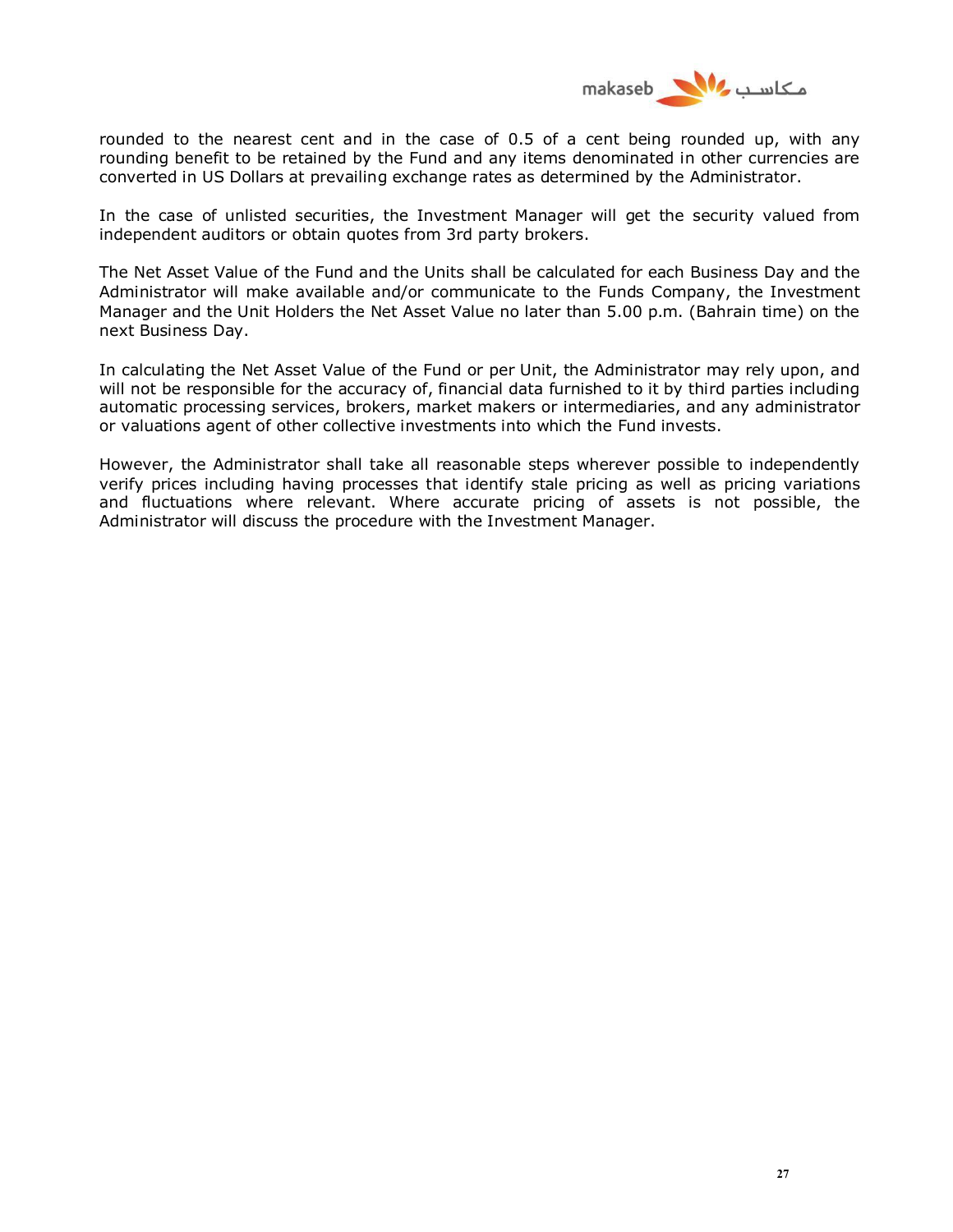

# **7.0 THE FUND FEES AND EXPENSES**

The Fund bears fees and expenses incidental to its operation. These include:

### **7.1 Launching Cost**

These include legal, translation, printing, postage and circulation costs of the Prospectus and related documents, registration and listing fees, advertising, road show and initial organisational and offering expenses associated with the establishment of the Fund. These costs are estimated at US Dollars 250,000 and will be capitalised and amortised over a period not exceeding 5 years as per the International Financial Reporting Standards.

### **7.2 Investment Management Fee**

Under the Investment Management Agreement, the Fund will pay the Investment Manager a fixed fee of 0.75% per annum of the Net Asset Value for Class B Units and 1.25% per annum of the Net Asset Value for Class DI and Class DA Units, accrued daily and payable quarterly.

#### **7.3 Sub-Management Fee**

Where the Investment Manager utilises the services of sub-managers and sub-funds it will pay all sub-management and incentive fees, which is already included in the Investment Management Fee charged to the Fund.

### **7.4 Ongoing Operating Costs**

- a) All transactional costs, including brokerage, banking, sales and purchase commissions and exchange fees;
- b) All professional fees, including fees and charges of the Administrator, the Auditor, the Registrar and Transfer Agent, and Legal Counsel. Fees and charges of the Auditor are expected to be approximately BD 3,200 plus reimbursement of the Auditor's incidental out-of-pocket costs. Fees and charges of the Administrator, Registrar & Transfer Agent are US Dollars 22,000 per annum, to be reviewed annually, plus reimbursement of the Administrator, Registrar & Transfer Agent's incidental out-of-pocket costs. The fees of the Administrator will accrue on each Valuation Day and be paid quarterly in arrears. Legal fees will vary based on the specific ongoing requirements of the Fund.
- c) Citibank, N.A., acting through its offices located in the Kingdom of Bahrain, as the Custodian will be paid a fee based on the net assets of the Fund. The fees of the Custodian will accrue and be paid monthly in arrears. The Custody fee is subject to a minimum amount of US Dollars 20,000 per annum. The Custodian will be paid additional fees, such sums will be dependent upon the services provided and the Custodian will be entitled to be reimbursed in respect of out-of-pocket expenses incurred;
- d) All government charges and duties; and
- e) Ongoing offering costs.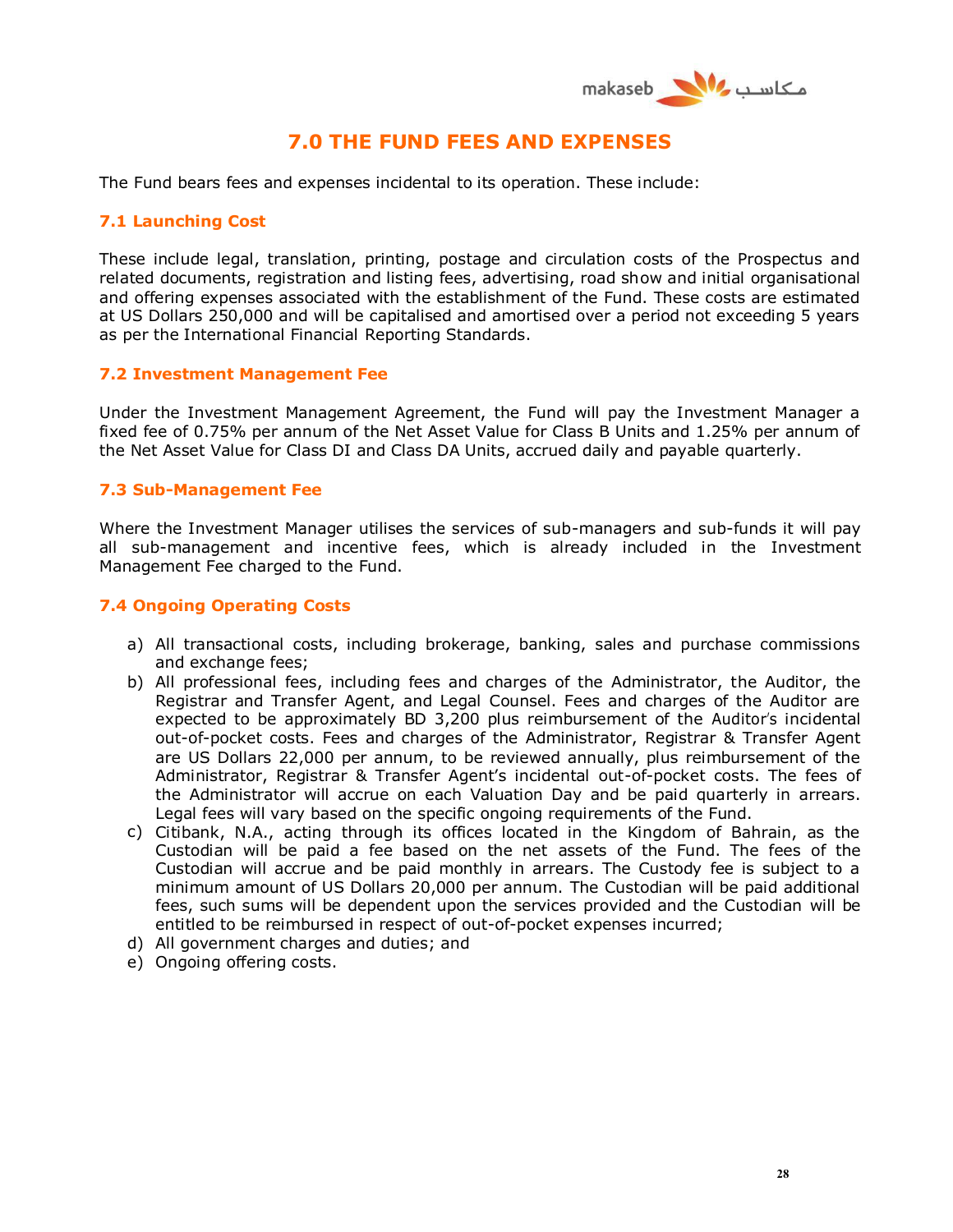

# **8.0 ADDITIONAL INFORMATION**

## **8.1 Anti-Money Laundering and Combating the Financing of Terrorism (AML/CFT)**

The Directors, the Fund, the Funds Company and their duly appointed agents, who introduce the investors to the Fund are responsible for the Know Your Client ("**KYC**") exercise on the investors, and commit to undertaking the due diligence exercise and complying with applicable anti-money laundering rules and regulations in the relevant jurisdictions of operation. The Fund reserves the right to share relevant information of the investors, for the purposes of satisfying internal compliance and anti-money laundering procedures, with the Fund's business partners, including its Custodian and Administrator.

Pursuant to the provisions of Legislative Decree No. 4 of 2001, Law No. 54 of 2006 and Law No. 58 of 2006, as amended from time to time, for the purpose of prevention of money laundering and terrorist financing, as well as various Ministerial Orders issued thereunder and other laws and regulations in this respect issued by the Central Bank of Bahrain from time to time, the Placement Agent on behalf of the Fund, its affiliates, subsidiaries or associates will require detailed verification of the background of any investor applying to invest in the Units, including the investor's identity, any beneficial owner underlying such subscription, the account, and the source of funds. Within this context the prescribed application form must be accompanied, in the case of individuals, by, inter alia, a copy of a valid identification document bearing the investor's full name, date and place of birth, complete residential address, nationality, photograph and signature. Documents for verification of source of funds, including employment details, business establishments, business income details and/or any requisite declarations concerning the sources of funds would also be required, at the risk and expense of the applicant.

Pending the provision of such evidence, application for Units may be postponed. If the subscriber fails to provide satisfactory evidence within the time specified, or if the subscriber provides evidence but not to the satisfaction of the Placement Agent, the application may be rejected immediately in which event the money received on application, if any, will be returned without interest.

In the case of legal persons, application must accompany a copy of the statutes and evidence of registration, document describing the authorised signatories, list of Directors, shareholders and economic beneficiaries and identification documents of the authorised signatories. Financial Institutions shall be required to provide a declaration to the satisfaction of the Placement Agent that efficient Anti-Money Laundering ("**AML**") and KYC procedures are in place and the Financial Institution subscribing for the Units shall be responsible to apply such procedures on its clients if their money would be used for investment in the Fund.

Any such copy must be certified/authenticated as prescribed and/or acceptable by the Placement Agent.

Each subscriber shall provide such information or any requisite representations in connection with such anti-money laundering measures or procedures as adopted and requested by the Placement Agent or the Fund from time to time.

## **8.2 Alternative Service Provider**

The various agreements with the Fund's service providers including custody, administration, and registrar state that their services may not be terminated until an alternative service provider has been appointed and approved by the Central Bank of Bahrain.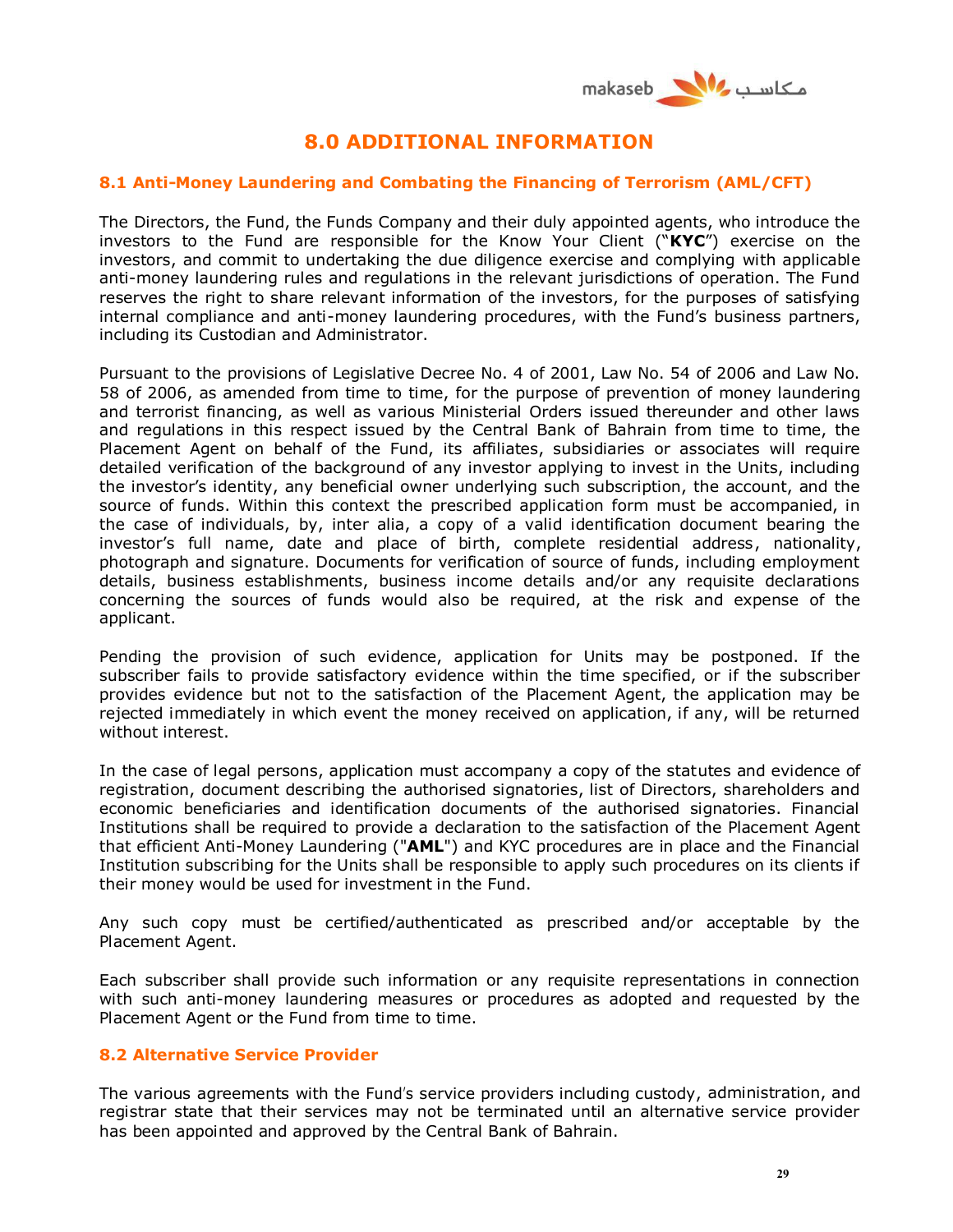

### **8.3 Life and Liquidation of the Fund**

Liquidation of the Fund, whether voluntary or otherwise, requires the prior approval of the Central Bank of Bahrain and the Ministry of Industry, Commerce and Tourism of Bahrain. The Fund has been established for a period of 25 years, but the Directors may, at any time, subject to prior approval of the Central Bank of Bahrain, propose to dissolve the Fund at an extraordinary general meeting of Unit Holders resolving at a majority of two thirds and with a quorum of 67%. In the event of such voluntary dissolution, the liquidation would be carried out in accordance with the laws of Bahrain which specify the steps to be taken to enable Unit Holders to participate in any liquidation distribution. Upon liquidation of the Fund, the assets of the Fund will be allocated to Unit Holders after all creditors' claims have been satisfied. Circumstances under which the Fund may be liquidated include, but are not limited to, requirements of the Central Bank of Bahrain and extraordinary circumstances.

#### **8.4 Indemnity**

The Fund shall hold the Investment Manager and its directors free and harmless against any claim or liability that they may have incurred while performing their duties, except for their respective fraud, wilful misconduct or gross negligence.

#### **8.5 Voting Rights**

No voting rights are associated with the Units, except in case of a voluntary liquidation proposal of the Fund.

#### **8.6 Taxation**

The following comments are based on advice received by the Funds Company regarding the current law and practice in Bahrain and elsewhere, and are intended only to assist potential investors.

Investors must be aware that as a result of changing law or practice or for other reasons, the tax consequences for the Fund and the Unit Holders may be other than as stated below.

As at the date of this document, there are no corporate tax, income tax, withholding tax, capital gains tax or stamp duty payable by the Fund under the laws of Bahrain; there are also no currency or exchange control restrictions in force under the laws of Bahrain; and the free transfer of currency into and out of Bahrain is permitted. In the event that there is any material amendment or change to the laws of Bahrain in connection with the matter referred to above, the Funds Company shall notify the Unit Holders of such amendment or change in the next following report that is circulated to the Unit Holders after such amendment or change has come to the attention of the Funds Company.

Investors must be aware that as a result of changing law or practice or unfulfilled expectations as to how the Fund or Unit Holders will be regarded by tax authorities in different jurisdictions, the tax consequences for Unit Holders may be other than as stated. Investors should consult their professional advisors on the possible tax consequences of subscribing for, purchasing, holding, or selling Units under the laws of their countries of citizenship, residence, ordinary residence or domicile.

The Fund may be liable to tax on its income or stamp duty on its transactions in jurisdictions other than Bahrain in which it has income arising to it and in which it conducts transactions. There may be income withholding taxes or capital gains taxes payable by the Fund in such other jurisdictions. There may also be currency or exchange control restrictions other than in relation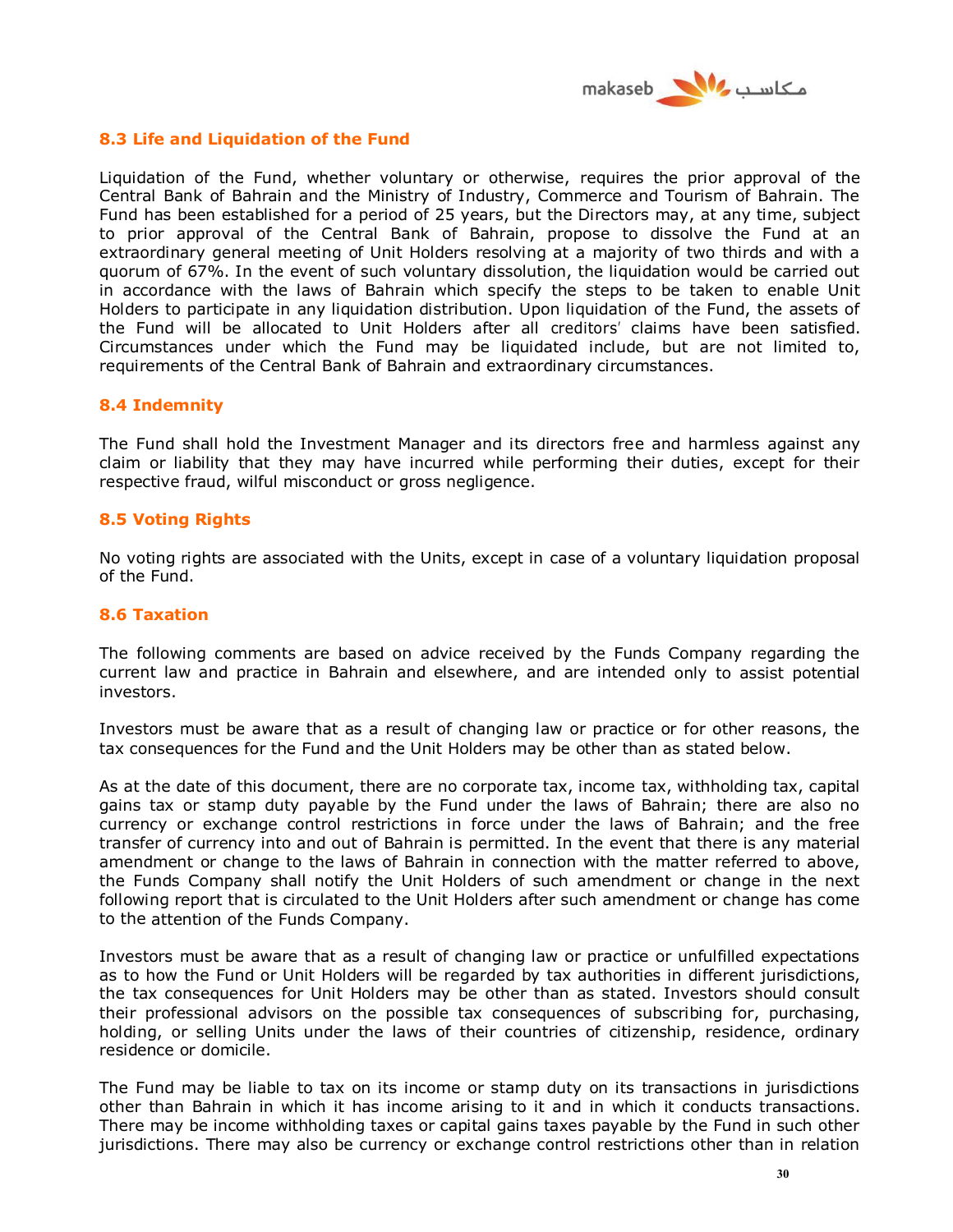

to currencies subject to boycott or sanctions in such other jurisdictions.

## **8.7 Unit Holder Taxation**

All fees relating to the Fund are exclusive of VAT or other indirect taxes. Any VAT or other taxes due in relation to the Fund shall be borne by the Unit Holder, who shall be responsible for the payment of any and all tax imposed.

Prospective investors should ascertain from their professional advisors the consequences of acquiring, holding, redeeming, transferring or selling Units under the relevant laws of the jurisdictions to which they are subject, including any tax consequences and exchange control requirements.

### **8.8 Reporting**

Under Bahrain Law, the Fund is subject to periodic financial reporting requirements pursuant to which the Fund's un-audited semi-annual statements and audited annual statements must be forwarded to the Unit Holders of the Fund within two and four months respectively of the end of the relevant period.

The relevant periods are June 30 for semi-annual financial statements and December 31 for annual financial statements.

The NAV of the Fund will be published on each Dealing Day on Bloomberg and the Investment Managers website http://www.mashreqcapital.ae

### **8.9 Directors' Meeting**

The Directors will meet at least every quarter to review the performance of the Fund and other matters pertaining to the Fund. The Company Secretary as well as the Fund Administrator shall maintain records of meetings of the Board of Directors.

### **8.10 Conflicts of Interest**

Each Director and officer should make every practicable effort to arrange his personal and business affairs to avoid a conflict of interest with the Funds Company and the Fund.

Each Director and officer shall inform the entire Board of Directors of conflicts of interest as they arise and abstain from voting on the matter. This disclosure shall include all material facts in the case of a contract or transaction involving the Director or officer. The Directors and officers must understand that any approval of a conflict transaction is effective only if all material facts are known to the authorising persons and the conflicted person did not participate in the decision.

The Funds Company will disclose to the Unit Holders in the annual report any abstention from voting motivated by a conflict of interest and will disclose to the Unit Holders any authorisation of a conflict of interest contract or transaction.

The Custodian, the Administrator, the Auditor, the Placement Agent(s), the Investment Manager, the Operator and the Registrar and Transfer Agent shall take all reasonable steps to identify, and prevent or manage, potential or actual conflicts of interest that could harm the interests of the Fund or of the Unit Holders (such steps must include, wherever appropriate, declaring such conflicts to the Board of Directors).